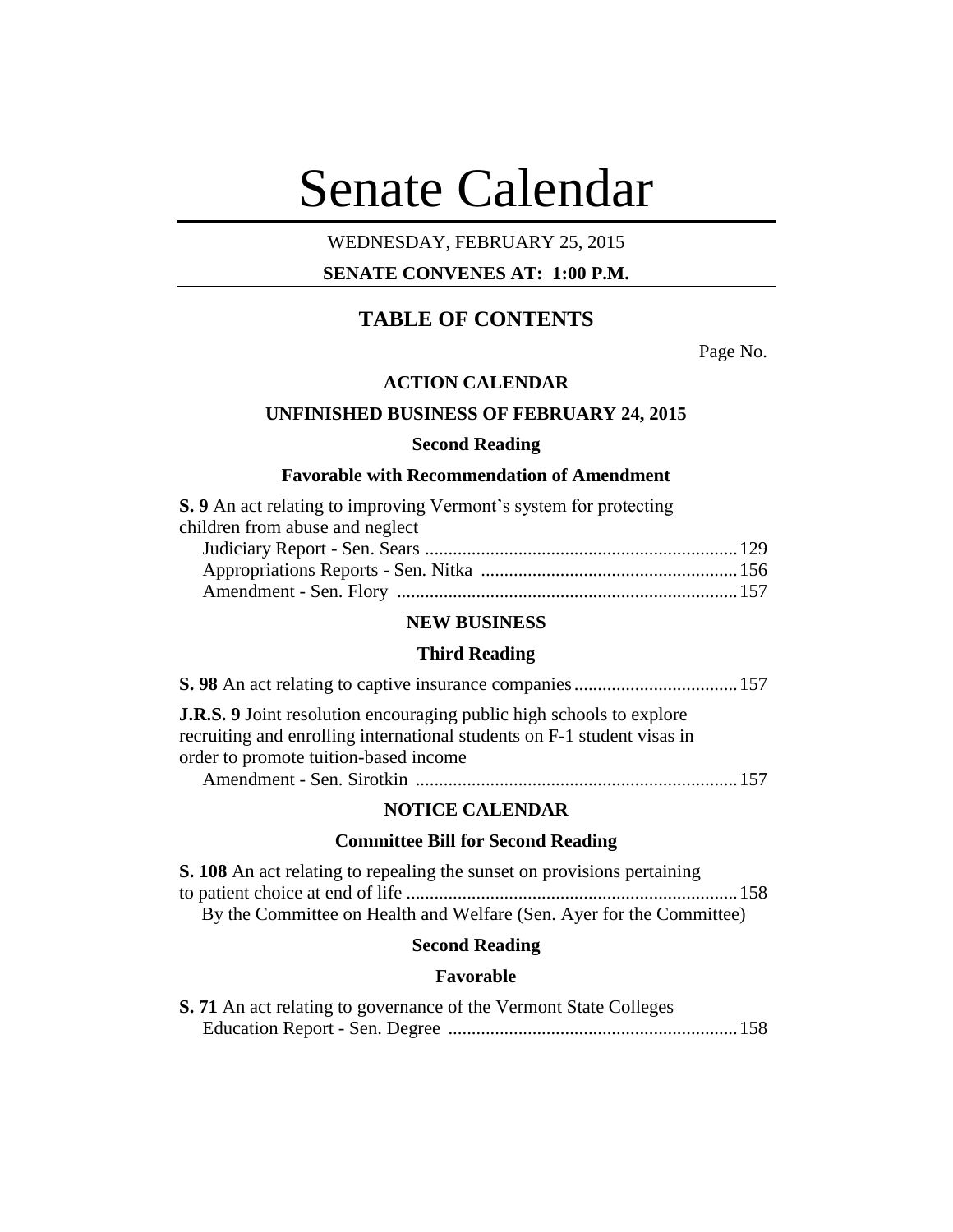| <b>S.</b> 97 An act relating to taxation of prewritten software                                                                    |  |
|------------------------------------------------------------------------------------------------------------------------------------|--|
| <b>H. 194</b> An act relating to approval of amendments to the charter of<br>the Town of St. Johnsbury                             |  |
| <b>Favorable with Recommendation of Amendment</b>                                                                                  |  |
| <b>S.</b> 7 An act relating to bail determinations concerning a defendant<br>charged with lewd and lascivious conduct with a child |  |
| <b>S. 13</b> An act relating to the Vermont Sex Offender Registry                                                                  |  |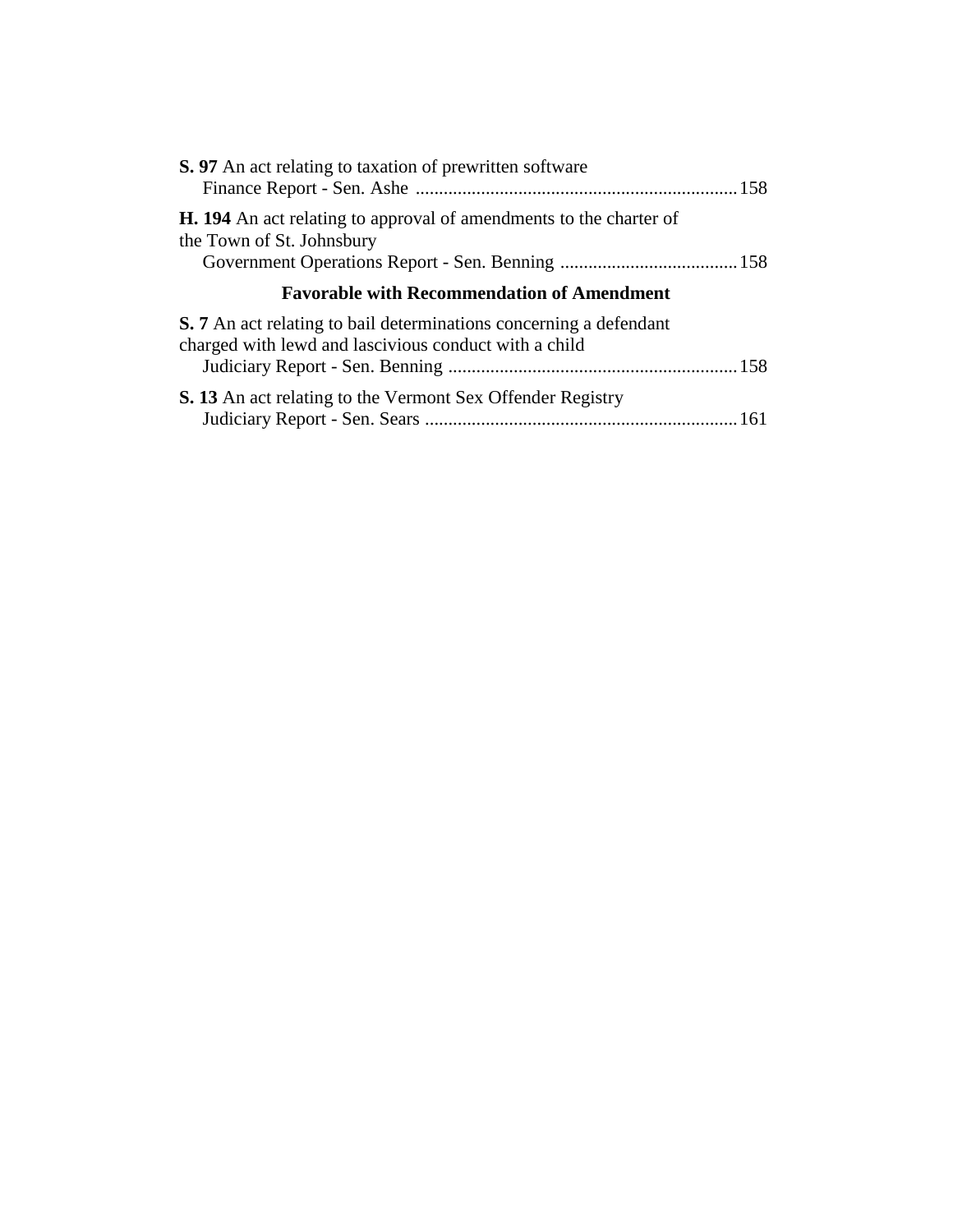#### **ORDERS OF THE DAY**

#### **ACTION CALENDAR**

#### **UNFINISHED BUSINESS OF TUESDAY, FEBRUARY 24, 2015**

#### **Second Reading**

#### **Favorable with Recommendation of Amendment**

#### **S. 9.**

An act relating to improving Vermont's system for protecting children from abuse and neglect.

## **Reported favorably with recommendation of amendment by Senator Sears for the Committee on Judiciary.**

The Committee recommends that the bill be amended by striking out all after the enacting clause and inserting in lieu thereof the following:

\* \* \* Legislative Findings \* \* \*

### Sec. 1. LEGISLATIVE FINDINGS

(a) In 2014, the tragic deaths of two children exposed problems with Vermont's system intended to protect children from abuse and neglect. This act is intended to address these problems and implement the recommendations of the Joint Legislative Committee on Child Protection created by 2014 Acts and Resolves No. 179, Sec. C.109.

(b) To protect Vermont's children better from abuse and neglect, and to address the increasing burden of drug abuse and other factors that are ripping families apart, the General Assembly believes that our State's child protection system must be comprehensive, focused on the safety and best interests of children, and properly funded. This system must ensure that:

(1) the dedicated frontline professionals who struggle to handle the seemingly ever-increasing caseloads have the support, training, and resources necessary to do their job;

(2) the most serious cases of abuse are thoroughly investigated and prosecuted if appropriate;

(3) courts have the information and tools necessary to make the best possible decisions;

(4) all participants in the child protection system, from the frontline caseworker to the judge determining ultimate custody, work together to prioritize the child's safety and best interests;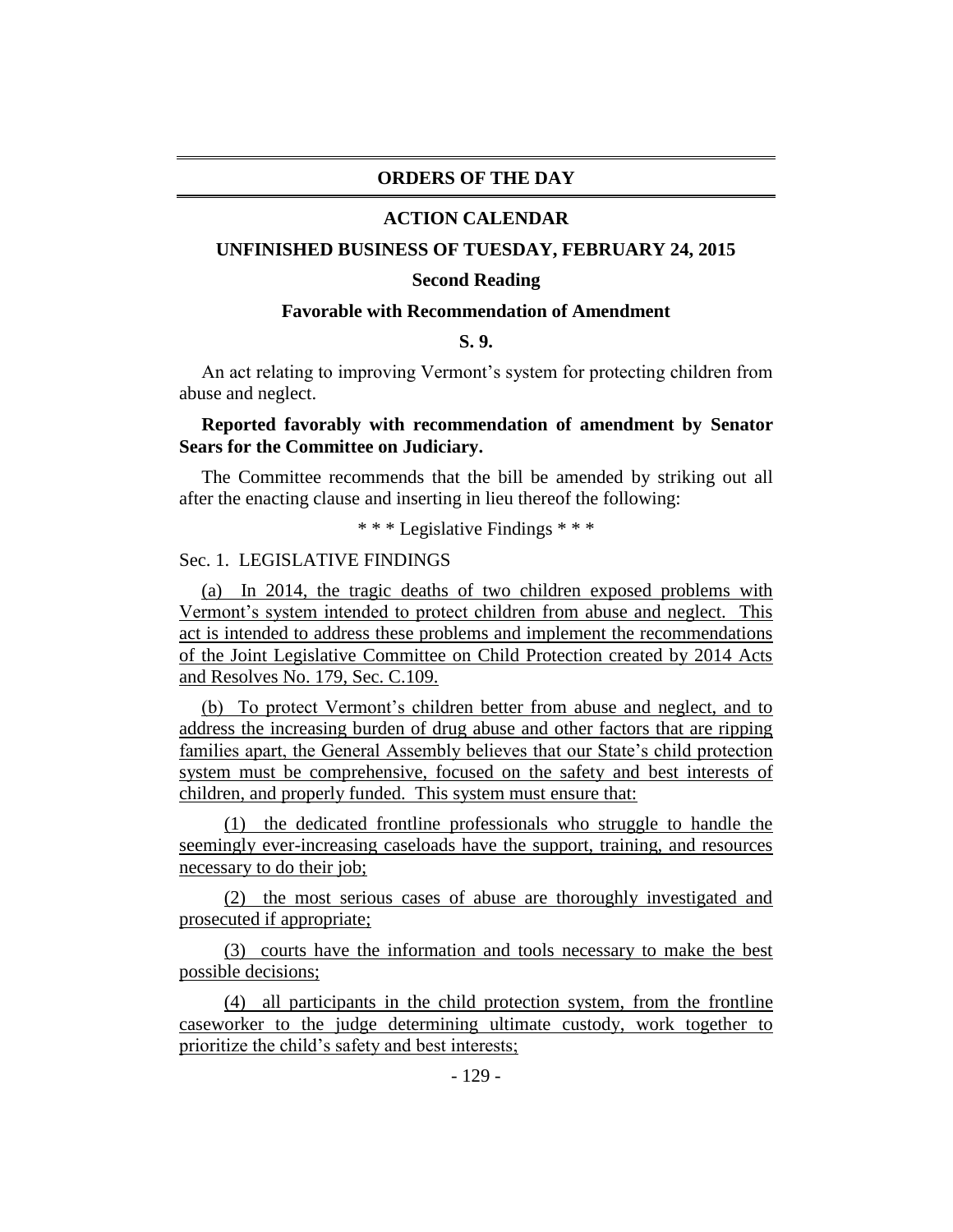(5) an effective oversight structure is established; and

(6) children who have suffered abuse and neglect can find safe, nurturing, and permanent homes, whether with their custodial parents, relatives, or other caring families and individuals.

(c) This act is only the beginning of what must be an ongoing process in which the House and Senate Committees on Judiciary, the Senate Committee on Health and Welfare, the House Committee on Human Services, in consultation with the Senate and House Committees on Appropriations, continue to enhance the statewide approach to the prevention of child abuse and neglect.

(d) In 2014, the tragic deaths of two children exposed problems with Vermont's child protection system. The General Assembly believes that this act will begin to address these problems, improve our State's system for protecting our children, and help prevent future tragedies.

\* \* \* Crimes and Criminal Procedure; Cruelty to a Child; Establishing a New Crime of Failure to Protect a Child; Enhancing Penalties for Manufacturing Methamphetamine When a Child is Present \* \* \*

Sec. 2. 13 V.S.A. § 1304 is amended to read:

## § 1304. CRUELTY TO CHILDREN UNDER 10 BY ONE OVER 16 A CHILD

A person over the age of 16 years of age, having the custody, charge or care of a child under 10 years of age, who wilfully willfully assaults, ill treats, neglects, or abandons or exposes such the child, or causes or procures such the child to be assaulted, ill-treated, neglected, or abandoned or exposed, in a manner to cause such the child unnecessary suffering, or to endanger his or her health, shall be imprisoned not more than two years or fined not more than \$500.00, or both.

Sec. 3. 13 V.S.A. § 1304a is added to read:

## § 1304a. FAILURE TO PROTECT A CHILD

(a) A person having the custody or care of a child commits the crime of failure to protect a child if:

(1) the person knows, or reasonably should have known that the child is in danger of:

(A) death;

(B) serious bodily injury as defined in section 1021 of this title;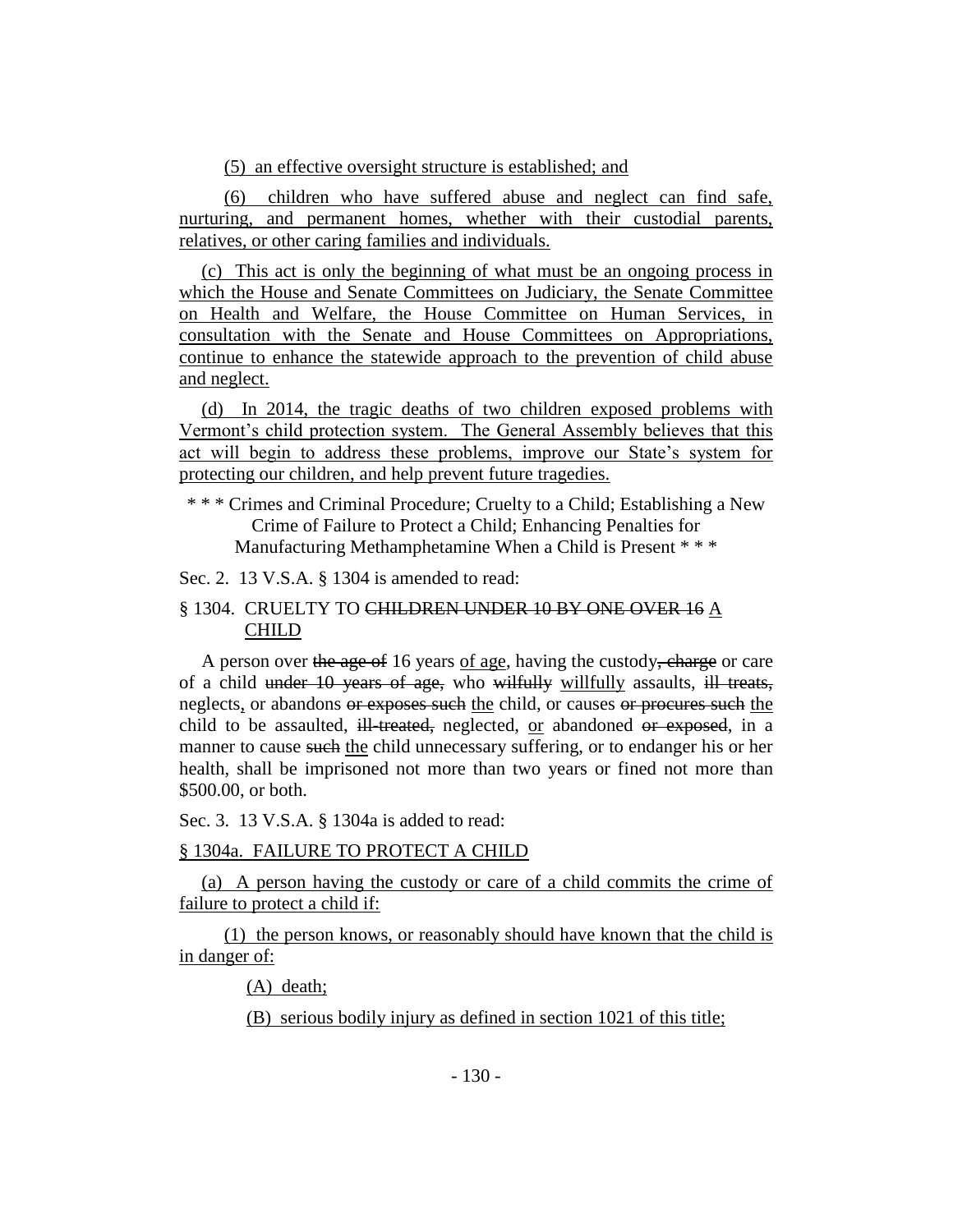(C) lewd or lascivious conduct with a child in violation of section 2602 of this title;

(D) sexual exploitation of children in violation of chapter 64 of this title; or

(E) sexual assault in violation of chapter 72 of this title; and

(2) the person fails to act to prevent a child from suffering any of the possible outcomes as set forth in subdivision (1) of this subsection; and

(3) the person's failure to act is a proximate cause of the child suffering any of the possible outcomes as set forth in subdivision (1) of this subsection.

(b) It shall be an affirmative defense to this section, if proven by a preponderance of the evidence, that:

(1) the defendant failed to act because of a reasonable fear that he or she or another person would suffer death, bodily injury, or serious bodily injury as defined in section 1021 of this title, or sexual assault in violation of chapter 72 of this title as a result of acting to prevent harm to the child; or

(2) where the child's injury or death resulted from a lack of medical treatment or care, the defendant made a reasonable decision to not seek medical care or to withhold medical treatment.

(c) A person who violates this section shall be imprisoned not more than ten years or fined not more than \$20,000.00, or both.

(d) The provisions of this section shall not limit or restrict prosecutions for any other offense arising out of the same incident or conduct.

Sec. 4. 18 V.S.A. § 4236 is amended to read:

§ 4236. MANUFACTURE OR CULTIVATION

(a)(1) A person knowingly and unlawfully manufacturing or cultivating a regulated drug shall be imprisoned not more than 20 years or fined not more than \$1,000,000.00, or both.

(2) A person who violates subdivision (1) of this subsection shall be imprisoned for not more than 30 years or fined not more than \$1,500,000.00, or both, if:

(A) the regulated drug is methamphetamine; and

(B) a child is actually present at the site of methamphetamine manufacture or attempted manufacture.

(b) This section shall not apply to the cultivation of marijuana.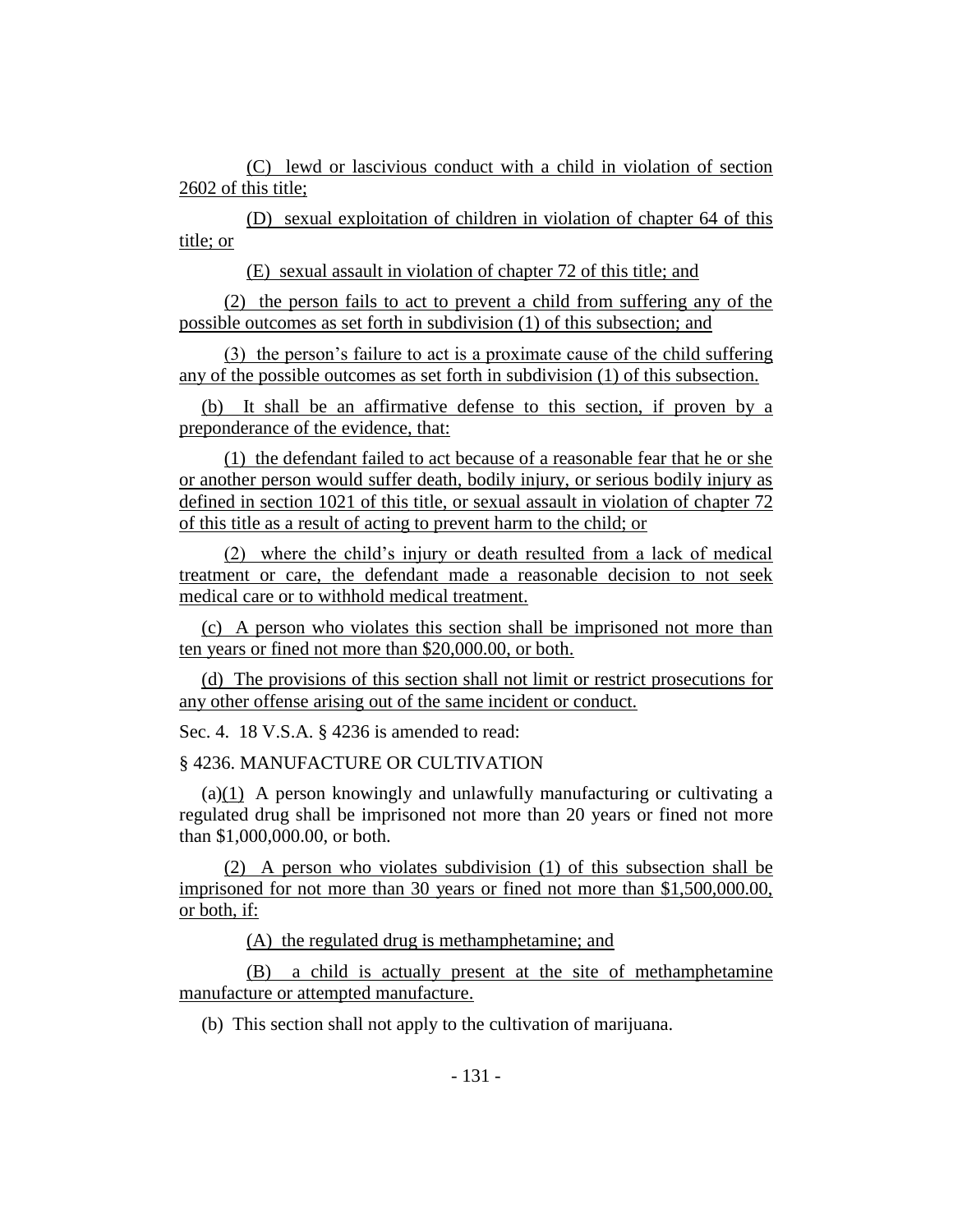Sec. 5. JUDICIAL BRANCH REPORT ON PROSECUTIONS, CONVICTIONS, AND SENTENCES PURSUANT TO 13 V.S.A. § 1304a

The Judicial Branch shall track all prosecutions and convictions pursuant to 13 V.S.A. § 1304a, and, on January 15, 2018, shall report to the House and Senate Committees on Judiciary concerning:

(1) the number of arrests, prosecutions, and convictions pursuant to 13 V.S.A. § 1304a;

(2) the disposition of all cases prosecuted pursuant to 13 V.S.A. § 1304a;

(3) the sentence imposed for all convictions pursuant to 13 V.S.A. § 1304a; and

(4) Any other data or information that the Judicial Branch deems relevant.

> \* \* \* [Municipal and County Government;](http://vtleg.bluehousegroup.com/statutes/title/24) Special Investigative Units; Mission and Jurisdiction \* \* \*

Sec. 6. 24 V.S.A. § 1940 is amended to read:

## § 1940. TASK FORCES; SPECIALIZED SPECIAL INVESTIGATIVE UNITS; BOARDS; GRANTS

(a) Pursuant to the authority established under section 1938 of this title, and in collaboration with law enforcement agencies, investigative agencies, victims' advocates, and social service providers, the Department of State's Attorneys and Sheriffs shall coordinate efforts to provide access in each region of the state State to special investigative units to investigate sex crimes, child abuse, domestic violence, or crimes against those with physical or developmental disabilities. The General Assembly intends that access to special investigative units be available to all Vermonters as soon as reasonably possible, but not later than July 1, 2009 which:

(1) shall investigate:

(A) an incident in which a child suffers, by other than accidental means, serious bodily injury as defined in 13 V.S.A. § 1021; and

(B) potential violations of:

(i) 13 V.S.A. § 2602;

 $(ii)$  13 V.S.A. chapter 60;

(iii) 13 V.S.A. chapter 64; and

- 132 -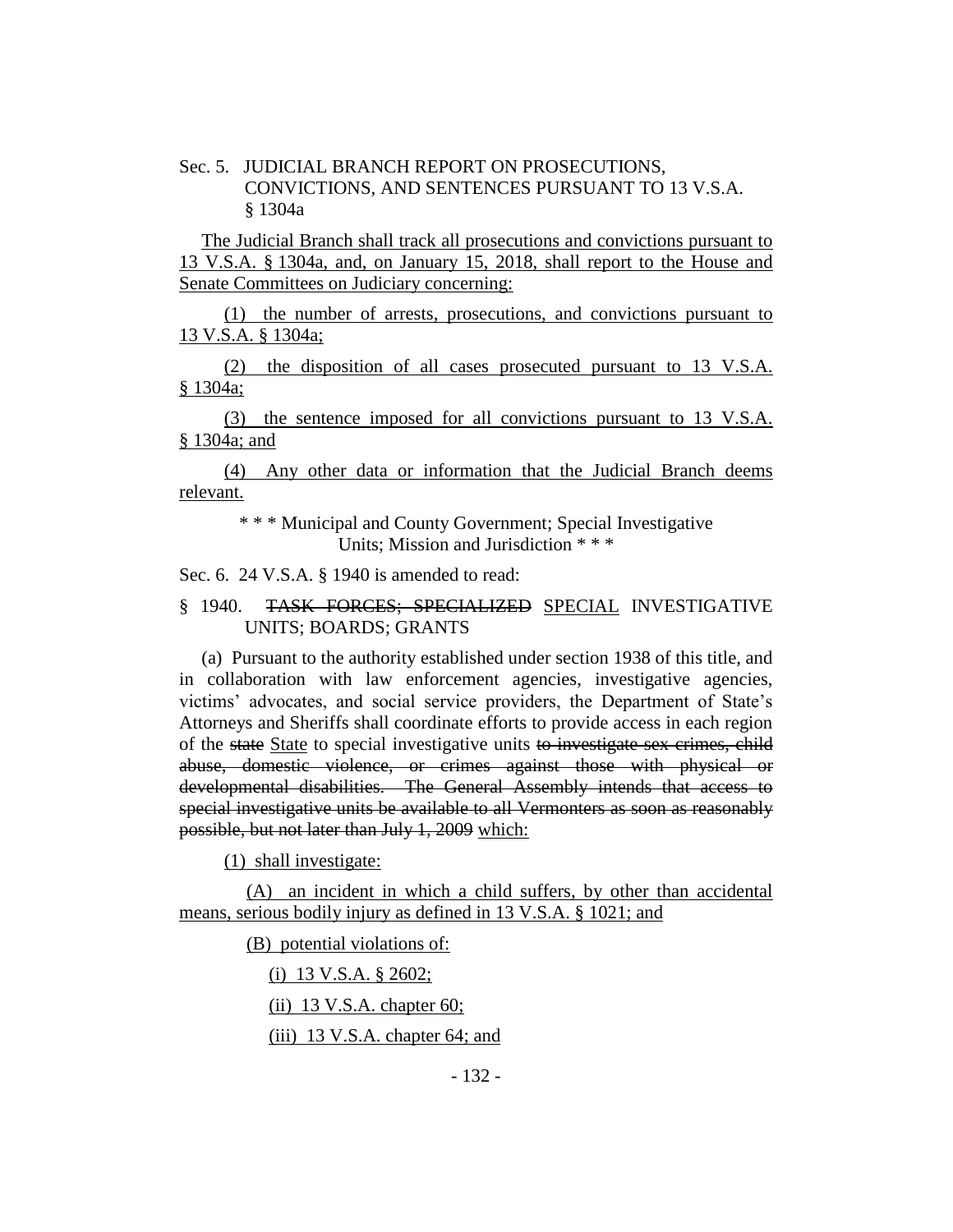(iv) 13 V.S.A. chapter 72; and

(2) may investigate:

(A) an incident in which a child suffers:

(i) bodily injury, by other than accidental means, as defined in 13 V.S.A. § 1021; or

(ii) death; and

(B) potential violations of:

(i) 13 V.S.A. § 2601;

(ii) 13 V.S.A. § 2605;

(iii) 13 V.S.A. § 1304; and

(iv) 13 V.S.A. § 1304a.

(b) A task force or specialized special investigative unit organized and operating under this section may accept, receive, and disburse in furtherance of its duties and functions any funds, grants, and services made available by the State of Vermont and its agencies, the federal government and its agencies, any municipality or other unit of local government, or private or civic sources. Any employee covered by an agreement establishing a special investigative unit shall remain an employee of the donor agency.

(c) A Specialized Special Investigative Unit Grants Board is created which shall be comprised of comprise the Attorney General, the Secretary of Administration, the Executive Director of the Department of State's Attorneys and Sheriffs, the Commissioner of Public Safety, the Commissioner for Children and Families, a representative of the Vermont Sheriffs' Association, a representative of the Vermont Association of Chiefs of Police, the Executive Director of the Center for Crime Victim Services, and the Executive Director of the Vermont League of Cities and Towns. Specialized Special investigative units organized and operating under this section for the investigation of sex crimes, child abuse, elder abuse, domestic violence, or crimes against those with physical or developmental disabilities may apply to the Board for a grant or grants covering the costs of salaries and employee benefits to be expended during a given year for the performance of unit duties as well as unit operating costs for rent, utilities, equipment, training, and supplies. Grants under this section shall be approved by a majority of the entire Board and shall not exceed 50 percent of the yearly salary and employee benefit costs of the unit. Preference shall be given to grant applications which include the participation of the Department of Public Safety, the Department for Children and Families, sheriffs' departments, community victims' advocacy organizations, and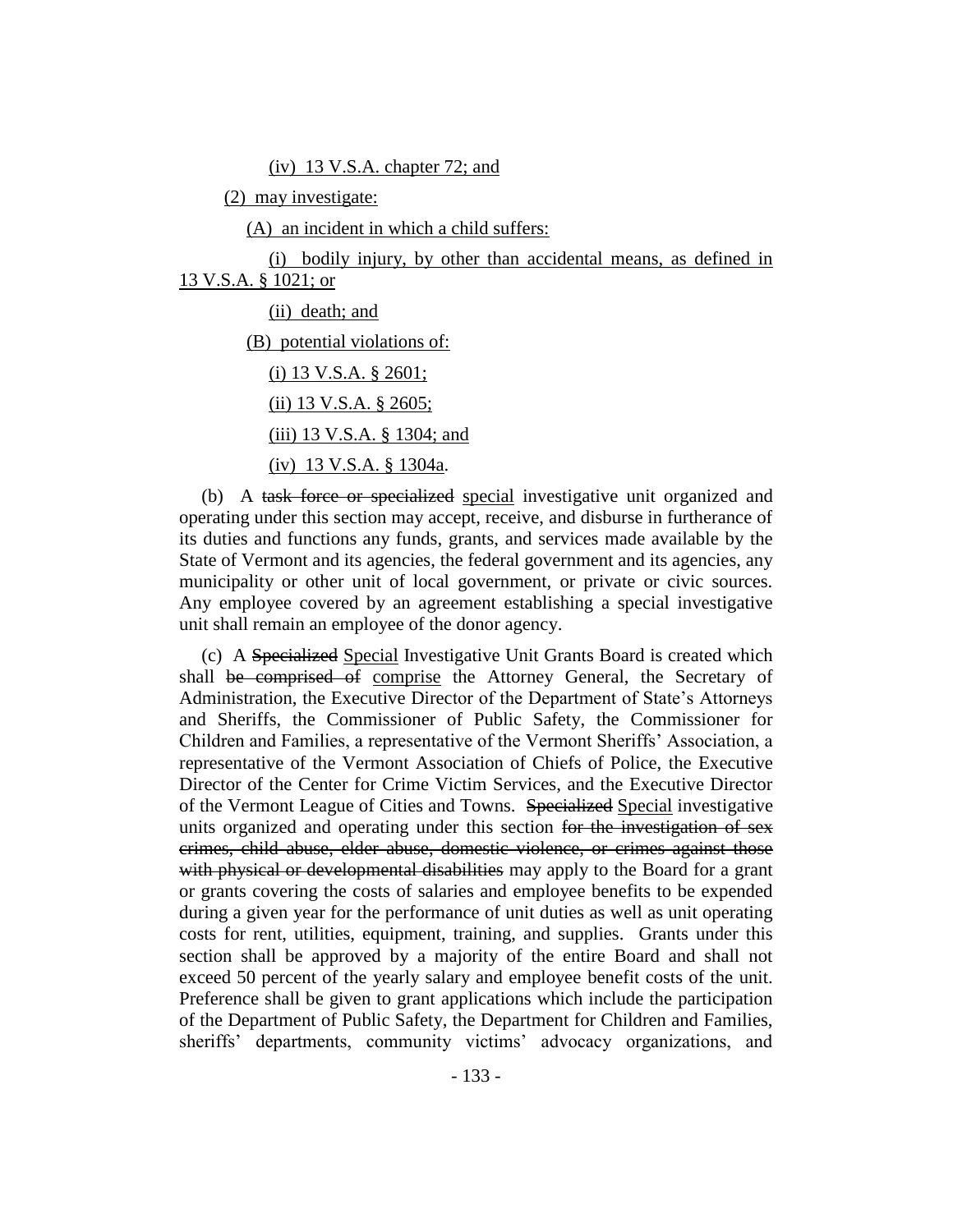municipalities within the region. Preference shall also be given to grant applications which promote policies and practices that are consistent across the State, including policies and practices concerning the referral of complaints, the investigation of cases, and the supervision and management of special investigative units. However, a sheriff's department in a county with a population of less fewer than 8,000 residents shall upon application receive a grant of up to \$20,000.00 for 50 percent of the yearly salary and employee benefits costs of a part-time specialized special investigative unit investigator which shall be paid to the department as time is billed on a per hour rate as agreed by contract up to the maximum amount of the grant.

(d) The Board may adopt rules relating to grant eligibility criteria, processes for applications, awards, and reports related to grants authorized pursuant to this section. The Attorney General shall be the adopting authority.

\* \* \* Adoption Act; Postadoption Contact Agreements \* \* \*

Sec. 7. 15A V.S.A. § 1-109 is amended to read:

## § 1-109. TERMINATION OF ORDERS AND AGREEMENTS FOR VISITATION OR COMMUNICATION UPON ADOPTION

When a decree of adoption becomes final, except as provided in Article 4 of this title and 33 V.S.A. § 5124, any order or agreement for visitation or communication with the minor shall be unenforceable.

Sec. 8. 33 V.S.A. § 5124 is added to read:

## § 5124. POSTADOPTION CONTACT AGREEMENTS

(a) Either or both parents and each intended adoptive parent may enter into a postadoption contact agreement regarding communication or contact between either or both parents and the child after the finalization of an adoption by the intended adoptive parent or parents who are parties to the agreement. Such an agreement may be entered into if:

(1) the child is in the custody of the Department for Children and Families;

(2) an order terminating parental rights has not yet been entered; and

(3) either or both parents agree to a voluntary termination of parental rights, including an agreement in a case which began as an involuntary termination of parental rights.

(b) The Court may approve the postadoption contact agreement if it determines that the child's best interests will be served by postadoption communication or contact with either or both parents. In making a best interests determination, the Court may look to: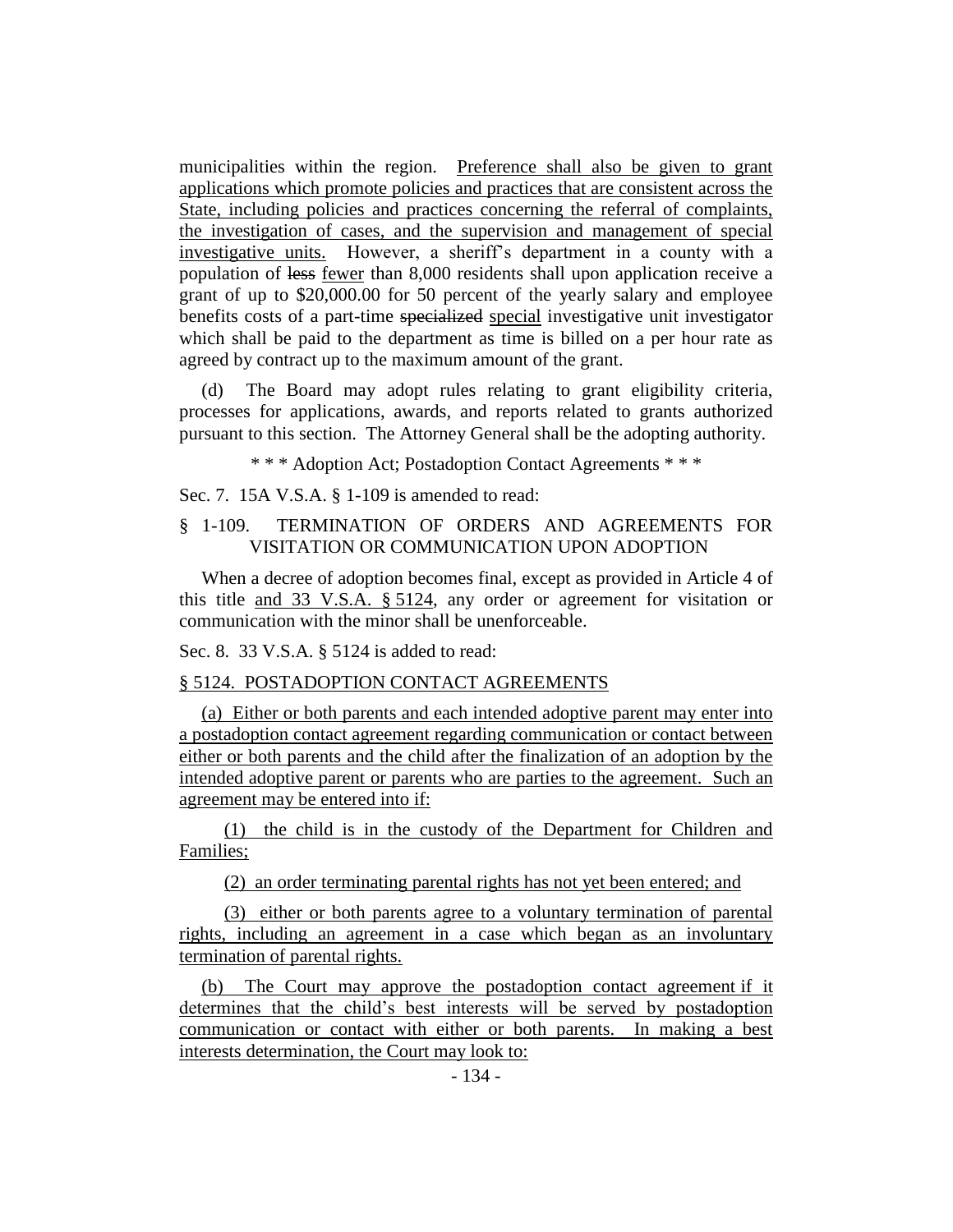(1) the length of time that the child has been under the actual care, custody, and control of a person other than a parent;

(2) the desires of the child, the child's parents; and the child's intended adoptive parents;

(3) the child's relationship with and the interrelationships between the child's parents, the child's intended adoptive parents, the child's siblings, and any other person with a significant relationship with the child;

(4) the willingness of the parents to respect the bond between the child and the child's intended adoptive parents;

(5) the willingness of the intended adoptive parents to respect the bond between the child and the parents;

(6) the adjustment to the child's home, school, and community;

(7) any evidence of abuse or neglect of the child; and

(8) the recommendations of any guardian ad litem involved in the proceeding and the Department.

(c) Before the Court orders postadoption communication or contact, the Court must review all of the following, which will be made a part of the Court record:

(1) a sworn affidavit by the parties to the agreement which affirmatively states that the agreement was entered into knowingly and voluntarily and is not the product of coercion, fraud, or duress and that the parties have not relied on any representations other than those contained in the agreement;

(2) a written acknowledgment by each parent that the termination of parental rights is irrevocable, even if the intended adoption is not finalized, the adoptive parents do not abide by the postadoption contact agreement, or the adoption is later dissolved;

(3) an agreement to the postadoption contact or communication from the child to be adopted, if he or she is 14 years of age or older; and

(4) an agreement to the postadoption contact or communication in writing from the Department, the guardian ad litem, and the attorney for the child.

(d) A postadoption contact agreement must be in writing and signed by each parent and each intended adoptive parent entering into the agreement. There may be separate agreements for each parent. The agreement shall specify:

(1) the form of communication or contact to take place;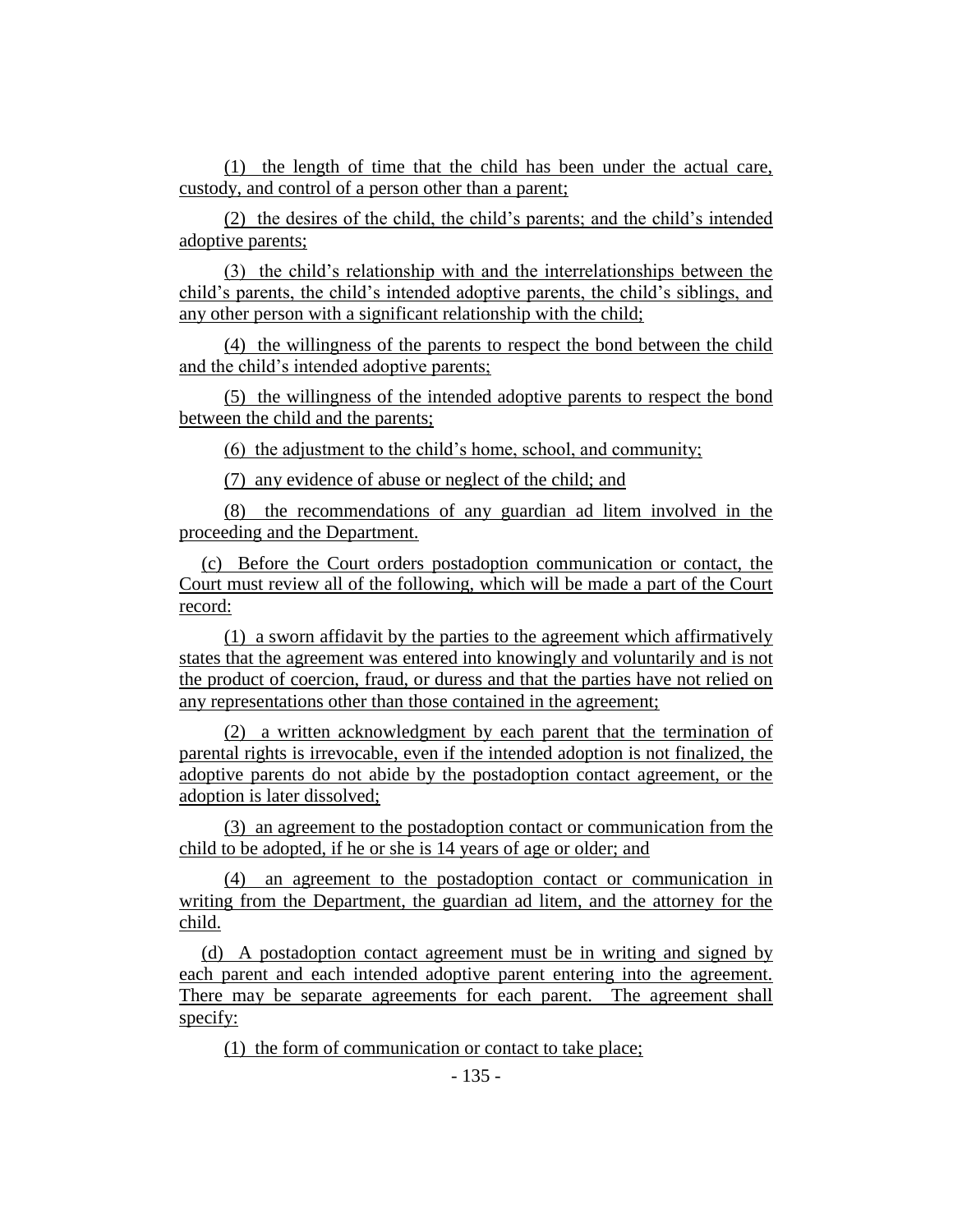(2) the frequency of the communication or contact;

(3) if visits are agreed to, whether supervision shall be required, and if supervision is required, what type of supervision shall be required;

(4) if written communication or exchange of information is agreed upon, whether that will occur directly or through the Vermont Adoption Registry, set forth in 15A V.S.A. § 6-103;

(5) if the Adoption Registry shall act as an intermediary for written communication, that the signing parties will keep their addresses updated with the Adoption Registry;

(6) that failure to provide contact due to the child's illness or other good cause shall not constitute grounds for an enforcement proceeding;

(7) that the right of the signing parties to change their residence is not impaired by the agreement;

(8) an acknowledgment by the intended adoptive parents that the agreement grants either or both parents the right to seek to enforce the postadoption contact agreement;

(9) an acknowledgment that once the adoption is finalized, the court shall presume that the adoptive parent's judgment concerning the best interests of the child is correct;

(10) the finality of the termination of parental rights and of the adoption shall not be affected by implementation of the provisions of the postadoption contact agreement; and

(11) a disagreement between the parties or litigation brought to enforce or modify the agreement shall not affect the validity of the termination of parental rights or the adoption.

(e) A copy of the order approving the postadoption contact agreement and the postadoption contact agreement shall be filed with the Probate Division of the Superior Court with the petition to adopt filed under 15A V.S.A. Article 3, and, if the agreement specifies a role for the Adoption Registry, with the Registry.

(f) The order approving a postadoption contact agreement shall be a separate order from the final order terminating parental rights.

(g) The executed postadoption contact agreement shall become final upon legal finalization of an adoption under 15A V.S.A. Article 3.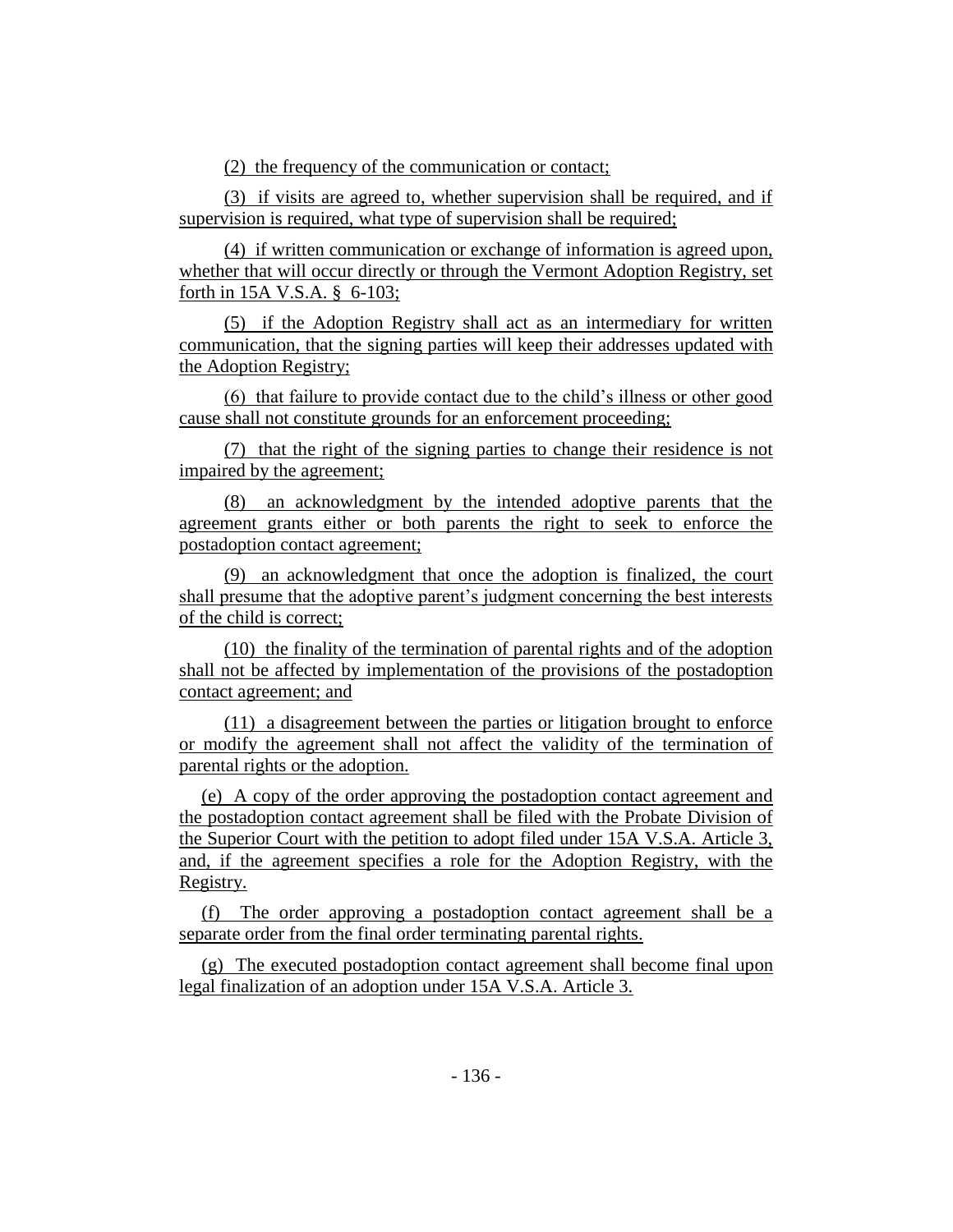Sec. 9. 15A V.S.A. Article 9 is added to read:

## ARTICLE 9. ENFORCEMENT, MODIFICATION, AND TERMINATION OF POSTADOPTION CONTACT AGREEMENTS

## § 9-101. ENFORCEMENT, MODIFICATION, AND TERMINATION OF POSTADOPTION CONTACT AGREEMENTS

(a) A postadoption contact agreement may be modified or terminated by agreement of the parties. The parties shall file the modified postadoption contact agreement with the Court that finalized the adoption. The Court shall review the modified agreement pursuant to the requirements of 33 V.S.A. § 5124(b), and, if approved, shall issue an order modifying the agreement.

(b) An adoptive parent may petition for review of a postadoption contact agreement entered into under 33 V.S.A. § 5124 if the adoptive parent believes the best interests of the child are being compromised by the terms of the agreement.

(c) A former parent may petition for enforcement of a postadoption contact agreement entered into under 33 V.S.A. § 5124 if the adoptive parent is not in compliance with the terms of the agreement.

(d) A disagreement between the parties or litigation brought to enforce or modify the agreement shall not affect the validity of the termination of parental rights or the adoption.

(e) The Court shall not act on a petition to modify or enforce the agreement unless the petitioner had in good faith participated or attempted to participate in mediation or alternative dispute resolution proceedings to resolve the dispute prior to bringing the petition for enforcement.

(f) Parties to the proceeding shall be the individuals who signed the original agreement created under 33 V.S.A. § 5124. The adopted child, if 14 years of age or older, may also participate. The Department for Children and Families shall not be required to be a party to the proceeding and the Court shall not order further investigation or evaluation by the Department.

(g) The Court may order the communication or contact be terminated or modified if the Court deems such termination or modification to be in the best interests of the child. In making a best interests determination, the Court may consider:

(1) the protection of the physical safety of the adopted child or other members of the adoptive family, or the emotional well-being of the adopted child;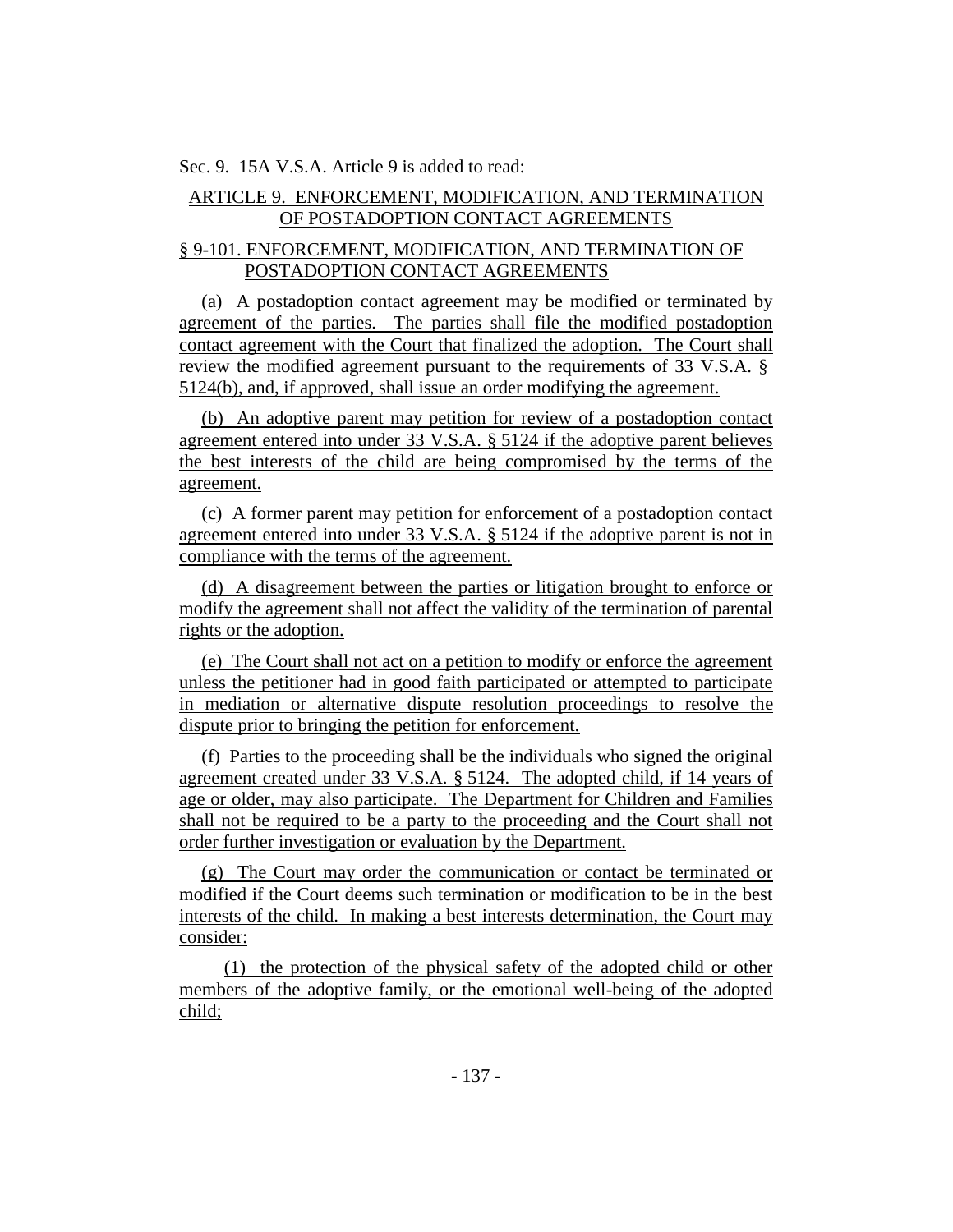(2) whether enforcement of the agreement undermines the adoptive parent's parental authority; and

(3) whether, due to a change in circumstances, continued compliance with the agreement would be unduly burdensome to one or more of the parties.

(h) A Court-imposed modification of a previously approved agreement may limit, restrict, condition, or decrease contact between the former parents and the child, but in no event shall a Court-imposed modification serve to expand, enlarge, or increase the amount of contact between the birth parents and the child or place new obligations on the adoptive parents.

(i) No testimony or evidentiary hearing shall be required, although the Court may, in its discretion, hold a hearing. A hearing held to review an agreement for postadoption contact will be confidential. Documentary evidence or offers of proof may serve as the basis for the Court's decision regarding enforcement or modification of an agreement.

(j) In an action to enforce the agreement, the burden of proof shall be on the former parent to show by a preponderance of the evidence that enforcement of the agreement is in the best interests of the child.

(k) In an action to modify or terminate the agreement, the burden of proof shall be on the adoptive parent to show by clear and convincing evidence that the modification or termination of the agreement is in the best interests of the child.

(l) Failure to comply with the agreement or petitioning the Court to enforce, modify, or terminate an agreement shall not form the basis for an award of monetary damages.

(m) An agreement for postadoption contact or communication under 33 V.S.A. § 5124 shall cease to be enforceable on the date the adopted child turns 18 years of age, or upon dissolution of the adoption.

> \* \* \* Human Services; Child Welfare Services; Definitions; Investigations; Referral to Law Enforcement \* \* \*

Sec. 10. 33 V.S.A. § 4912 is amended to read:

#### § 4912. DEFINITIONS

As used in this subchapter:

(1) "Abused or neglected child" means a child whose physical health, psychological growth and development, or welfare is harmed or is at substantial risk of harm by the acts or omissions of his or her parent or other person responsible for the child's welfare. An "abused or neglected child" also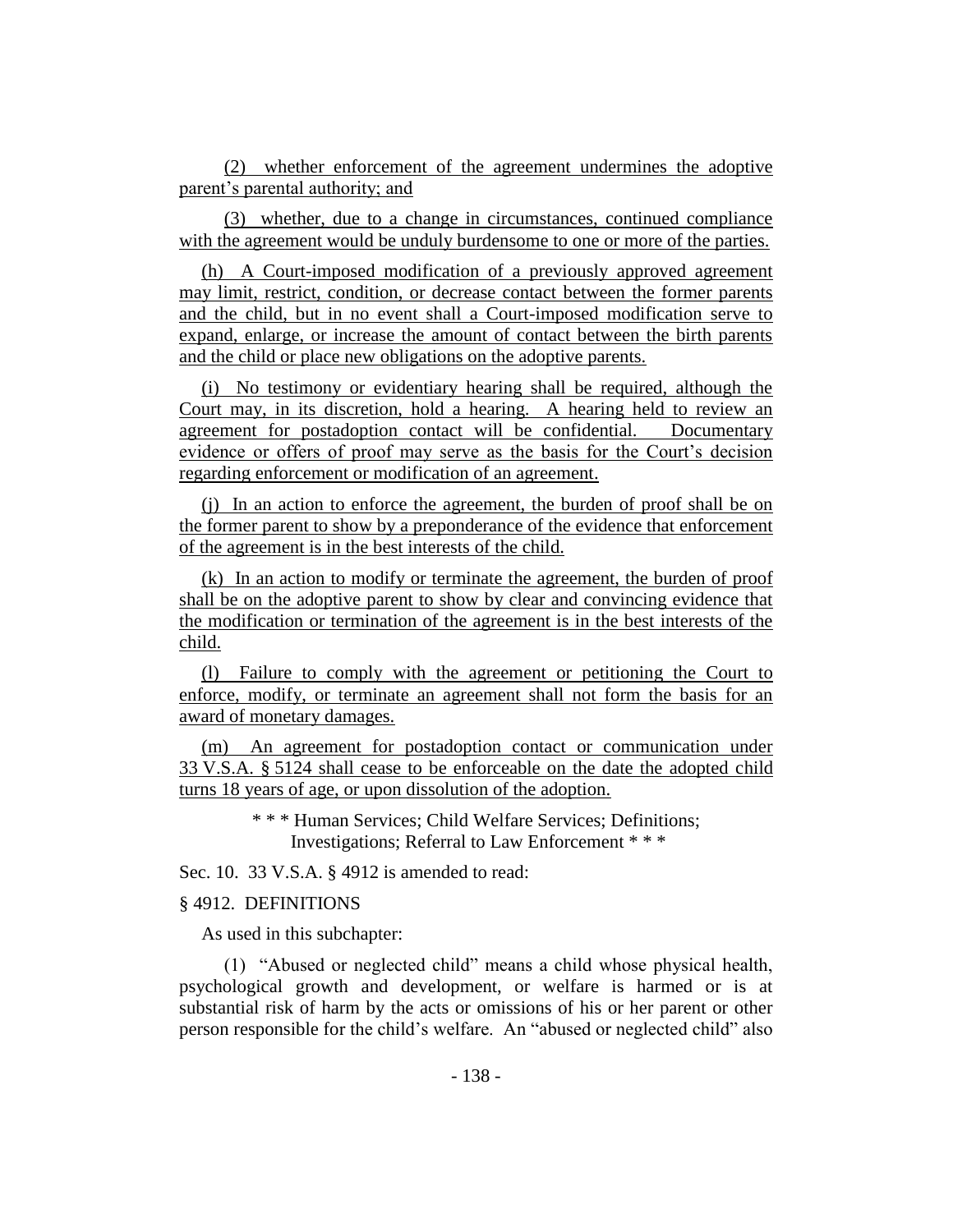means a child who is sexually abused or at substantial risk of sexual abuse by any person and a child who has died as a result of abuse or neglect.

\* \* \*

(11) "Physical injury" means death or permanent or temporary disfigurement or impairment of any bodily organ or function by other than accidental means any impairment of physical condition by other than accidental means.

\* \* \*

(14) "Risk of harm" means a significant danger that a child will suffer serious harm by other than by accidental means, which harm would be likely to cause serious physical injury, neglect, emotional maltreatment, or sexual abuse, including as the result of:

(A) the production or preproduction of methamphetamines when a child is actually present;

(B) leaving a child without developmentally appropriate supervision;

(C) not providing developmentally appropriate supervision or care for a child due to use of illegal substances, or misuse of prescription drugs or alcohol;

(D) failing to supervise appropriately a child in a situation in which drugs, alcohol, or drug paraphernalia are accessible to the child; and

(E) a registered sex offender or person substantiated for sexually abusing a child residing with or spending unsupervised time with a child.

 $(15)(\underline{A})$  "Sexual abuse" consists of any act or acts by any person involving sexual molestation or exploitation of a child, including incest, prostitution, rape, sodomy, or any lewd and lascivious conduct involving a child. Sexual abuse also includes the aiding, abetting, counseling, hiring, or procuring of a child to perform or participate in any photograph, motion picture, exhibition, show, representation, or other presentation which, in whole or in part, depicts sexual conduct, sexual excitement, or sadomasochistic abuse involving a child means any conduct involving a child that constitutes a potential violation of:

(i) lewdness and prostitution in violation of 13 V.S.A. chapter 59;

(ii) human trafficking in violation of 13 V.S.A. chapter 60;

(iii) obscenity in violation of 13 V.S.A. chapter 63, except for violations of 13 V.S.A. § 2802b;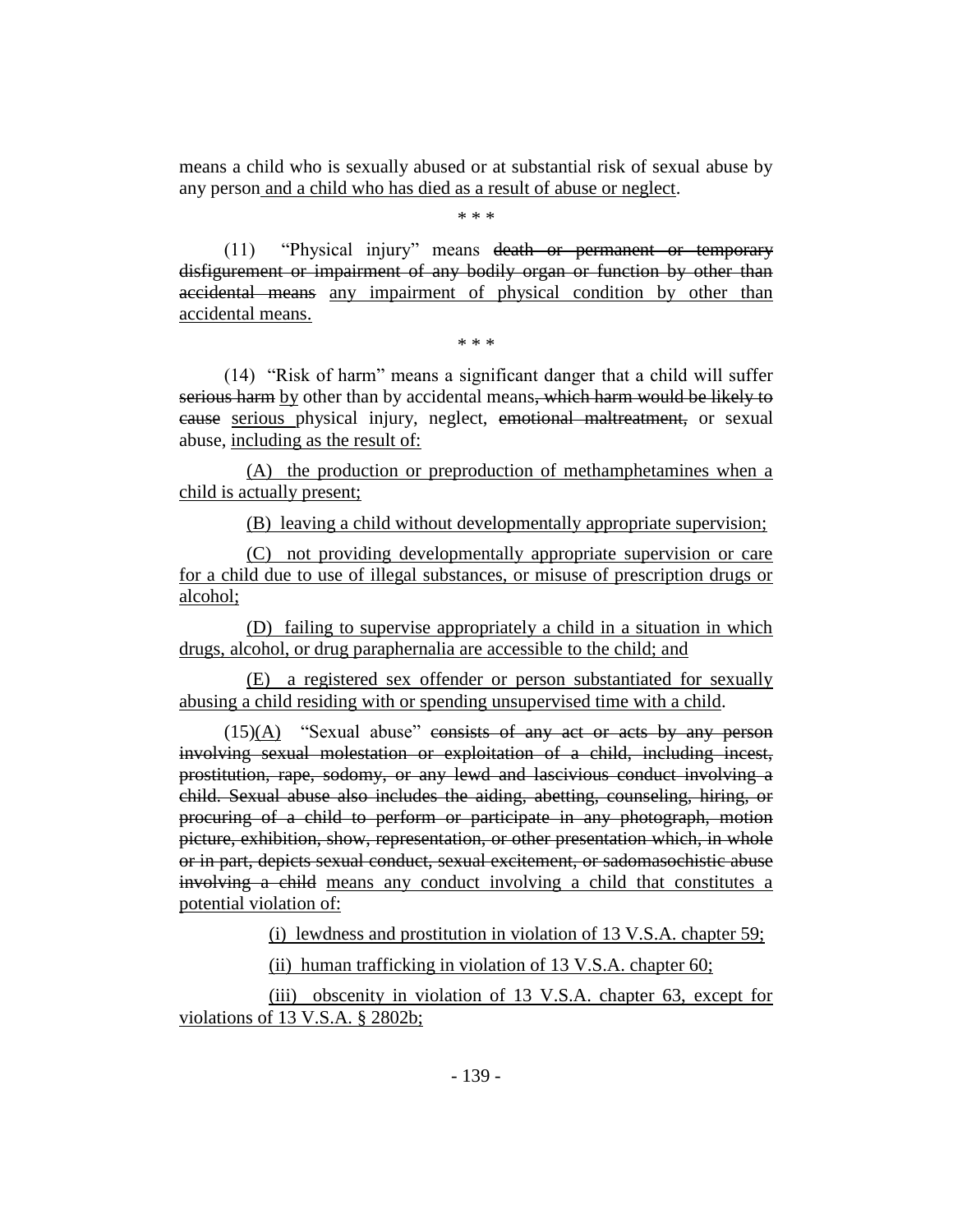(iv) sexual exploitation of children in violation of 13 V.S.A. chapter 64; or

(v) sexual assault in violation of 13 V.S.A. chapter 72.

(B) In determining whether to accept a report as a valid allegation of sexual abuse pursuant to section 4915 of this title, or to take any other action, the Department need not establish every element of the crimes listed in subdivision (A), and need only establish that there is a valid allegation that the conduct described in the crimes listed in subdivision (A) is alleged to have occurred and that conduct involved a child.

\* \* \*

(17) "Serious physical injury" means, by other than accidental means:

(A) physical injury which creates any of the following:

(i) a substantial risk of death;

(ii) a substantial loss or impairment of the function of any bodily member or organ;

(iii) a substantial impairment of health; or

(iv) substantial disfigurement; or

(B) strangulation by intentionally impeding normal breathing or circulation of the blood by applying pressure on the throat or neck or by blocking the nose or mouth of another person.

Sec. 11. 33 V.S.A. § 4915b(e) is amended to read:

(e) The Department:

(1) shall report to and request assistance from law enforcement in the following circumstances:

(1) investigations of child sexual abuse by an alleged perpetrator age 10 or older;

(2) investigations of serious physical abuse or neglect likely to result in criminal charges or requiring emergency medical care

(A) an incident in which a child suffers, by other than accidental means, serious bodily injury as defined in 13 V.S.A. § 1021; and

(B) potential violations of:

(i) 13 V.S.A. § 2602;

(ii) 13 V.S.A. chapter 60;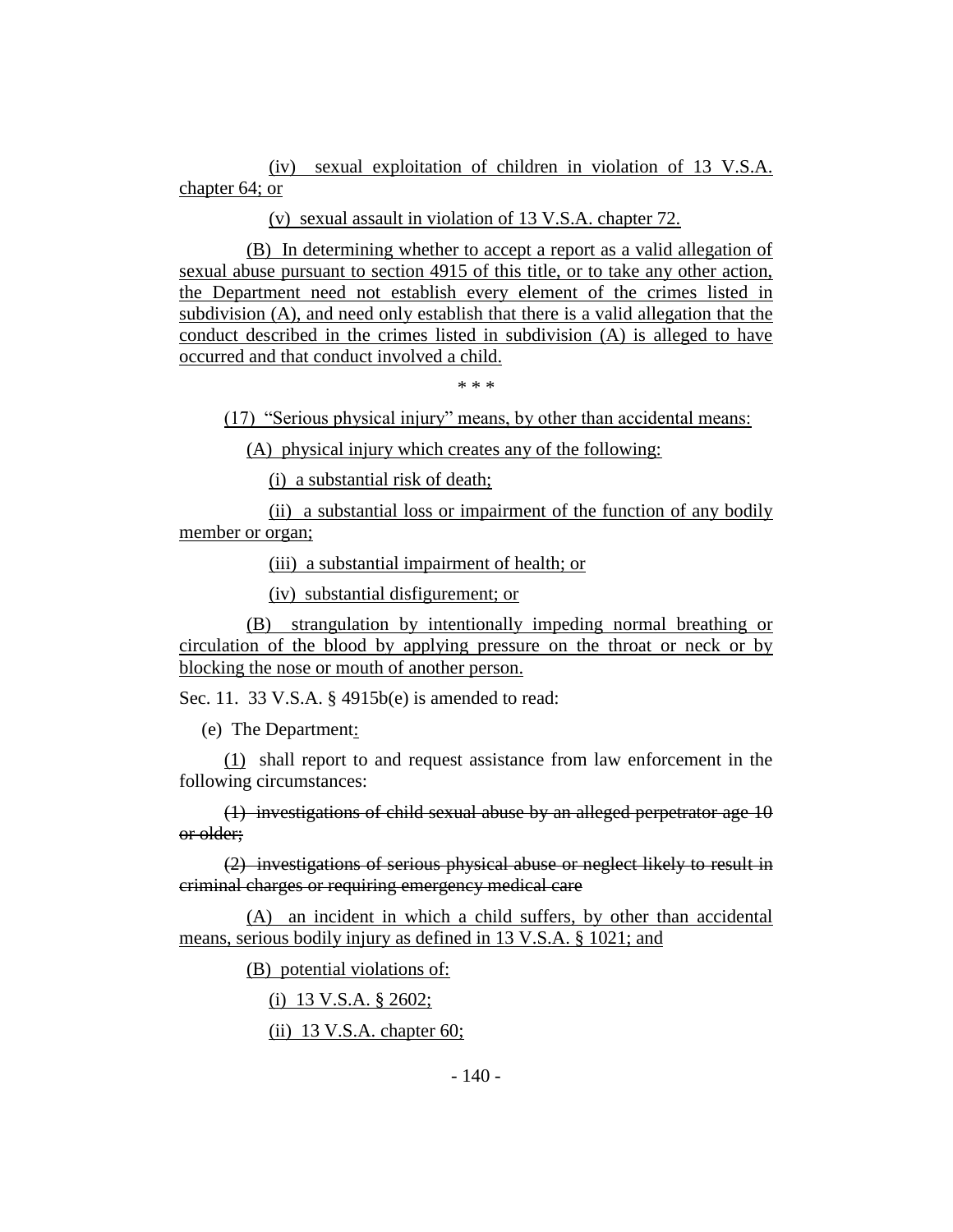(iii) 13 V.S.A. chapter 64; and

(iv) 13 V.S.A. chapter 72; and

(3) may report to and request assistance from law enforcement when appropriate, including:

(A) an incident in which a child suffers:

(i) bodily injury, by other than accidental means, as defined in 13 V.S.A. § 1021; or

(ii) death; and

(B) potential violations of:

(i) 13 V.S.A. § 2601;

(ii) 13 V.S.A. § 2605;

(iii) 13 V.S.A. § 1304; and

(iv) 13 V.S.A. § 1304a.

(3)(C) situations potentially dangerous to the child or Department worker.

\* \* \*

\* \* \* Confidentiality \* \* \*

Sec. 12. 33 V.S.A. § 4913 is amended to read:

## § 4913. REPORTING CHILD ABUSE AND NEGLECT; REMEDIAL **ACTION**

\* \* \*

(b)(1) The Commissioner shall inform the person who made the report under subsection (a) of this section:

 $\overline{(1)(A)}$  whether the report was accepted as a valid allegation of abuse or neglect;

 $(2)(B)$  whether an assessment was conducted and, if so, whether a need for services was found; and

 $(3)(C)$  whether an investigation was conducted and, if so, whether it resulted in a substantiation.

(2) Upon request, the Commissioner shall provide relevant information contained in the case records concerning a person's report to a person who:

(A) made the report under subsection (a) of this section; and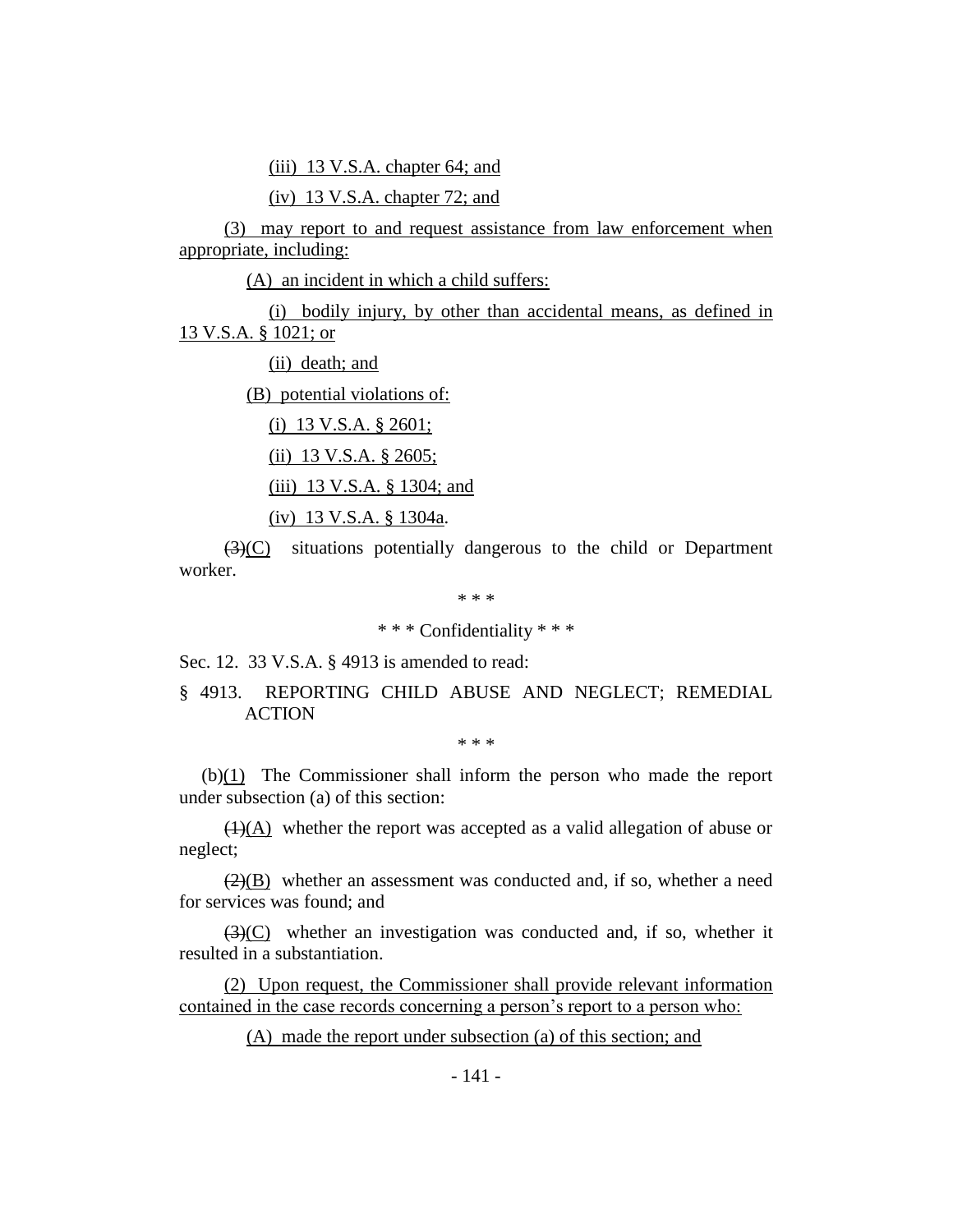(B) is engaged in an ongoing working relationship with the child or family who is the subject of the report.

(3) Any information disclosed under this subsection (2) shall not be disseminated by the mandated reporter requesting the information. A person who intentionally violates the confidentiality provisions of this section shall be fined not more than \$2,000.00.

(4) In providing records under this subsection (2), the Department may withhold information that could compromise the safety of the reporter or the child or family who is the subject of the report.

\* \* \*

Sec. 13. 33 V.S.A. § 4921 is amended to read:

§ 4921. DEPARTMENT'S RECORDS OF ABUSE AND NEGLECT

(a) The Commissioner shall maintain all records of all investigations, assessments, reviews, and responses initiated under this subchapter. The Department may use and disclose information from such records in the usual course of its business, including to assess future risk to children, to provide appropriate services to the child or members of the child's family, or for other legal purposes.

(b) The Commissioner shall promptly inform the parents, if known, or guardian of the child that a report has been accepted as a valid allegation pursuant to subsection 4915(b) of this title and the Department's response to the report. The Department shall inform the parent or guardian of his or her ability to request records pursuant to subsection (c) of this section. This section shall not apply if the parent or guardian is the subject of the investigation.

(c) Upon request, the redacted investigation file shall be disclosed to:

(1) the child's parents, foster parent, or guardian, absent good cause shown by the Department, provided that the child's parent, foster parent, or guardian is not the subject of the investigation; and

(2) the person alleged to have abused or neglected the child, as provided for in subsection 4916a(d) of this title.

(d) Upon request, Department records created under this subchapter shall be disclosed to:

(1) the eourt Court, parties to the juvenile proceeding, and the child's guardian ad litem if there is a pending juvenile proceeding or if the child is in the custody of the Commissioner;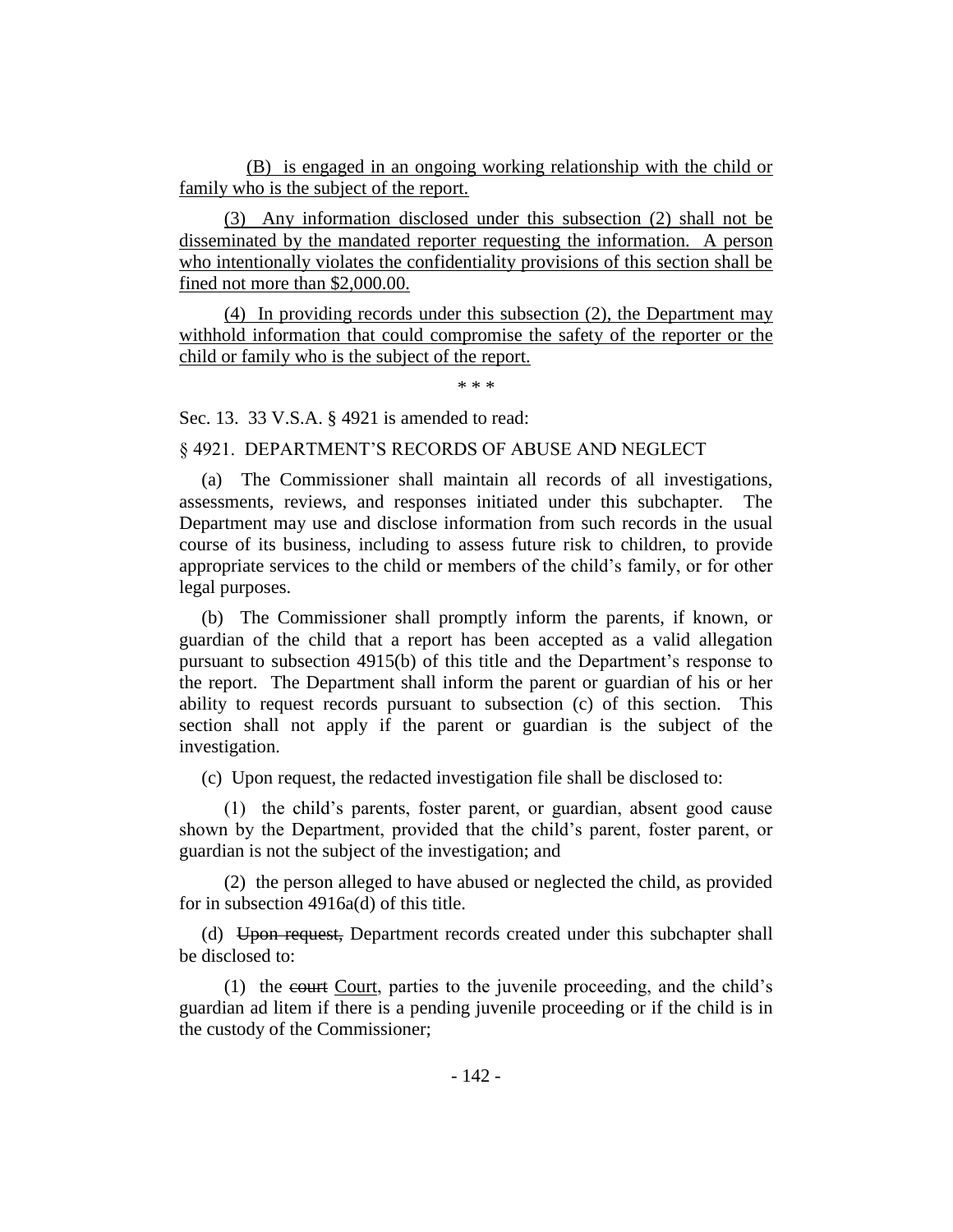(2) the Commissioner or person designated by the Commissioner to receive such records;

(3) persons assigned by the Commissioner to conduct investigations; and

(4) law enforcement officers engaged in a joint investigation with the Department, an assistant attorney general Assistant Attorney General, or a state's attorney; State's Attorney.

(5) other State agencies conducting related inquiries or proceedings; and

(6) a Probate Division of the Superior Court involved in guardianship proceedings. The Probate Division of the Superior Court shall provide a copy of the record to the respondent, the respondent's attorney, the petitioner, the guardian upon appointment, and any other individual, including the proposed guardian, determined by the Court to have a strong interest in the welfare of the respondent.

(e)(1) Upon request, relevant Department records created under this subchapter may shall be disclosed to:

(A) service providers working with a person or child who is the subject of the report; and A person, agency, or organization, including a multidisciplinary team empaneled under section 4917 of this title, authorized to diagnose, care for, treat, or supervise a child or family who is the subject of a report or record created under this subchapter, or who is responsible for the child's health or welfare.

(B) Health and mental health care providers working directly with the child or family who is the subject of the report or record.

(C) Educators working directly with the child or family who is the subject of the report or record.

(D) Licensed or approved foster care givers for the child.

(E) Mandated reporters as defined by section 4913 of this subchapter, making a report in accordance with the provisions of section 4914 of this subchapter and engaging in an ongoing working relationship with the child or family who is the subject of the report.

(F) Other State agencies conducting related inquiries or proceedings.

(G) The Child Protection Advocate appointed under section 8001 of this title.

(H) A Probate Division of the Superior Court involved in guardianship proceedings. The Probate Division of the Superior Court shall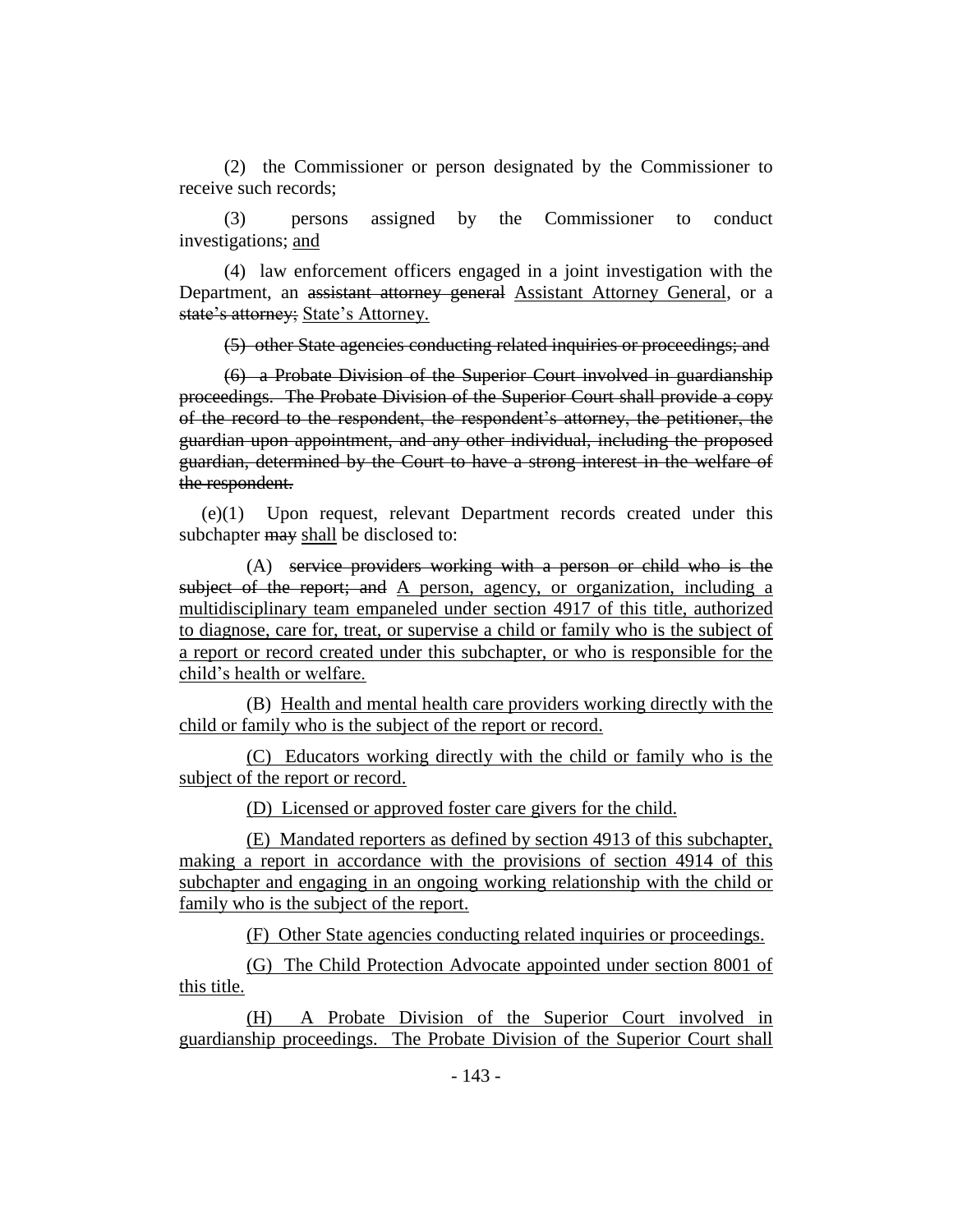provide a copy of the record to the respondent, the respondent's attorney, the petitioner, the guardian upon appointment, and any other individual, including the proposed guardian, determined by the Court to have a strong interest in the welfare of the respondent.

(I) other Other governmental entities for purposes of child protection.

(2) Determinations of relevancy shall be made by the Department. In providing records under this subsection (e), the Department may withhold information that could compromise the safety of the reporter or the child or family who is the subject of the report.

(3) In providing information under this section, the Department may also provide other records related to its child protection activities for the child.

(f) Any records or reports disclosed under this section and information relating to the contents of those records or reports shall not be disseminated by the receiving persons or agencies to any persons or agencies, other than to those persons or agencies authorized to receive information pursuant to this section. A person who intentionally violates the confidentiality provisions of this section shall be fined not more than \$2,000.00.

Sec. 14. 33 V.S.A. § 5110 is amended to read:

#### § 5110. CONDUCT OF HEARINGS

(a) Hearings under the juvenile judicial proceedings chapters shall be conducted by the Court without a jury and shall be confidential.

(b) The general public shall be excluded from hearings under the juvenile judicial proceedings chapters, and only the parties, their counsel, witnesses, persons accompanying a party for his or her assistance, and such other persons as the Court finds to have a proper interest in the case or in the work of the Court, including a foster parent or a representative of a residential program where the child resides, may be admitted by the Court. An individual without party status seeking inclusion in the hearing may petition the Court for admittance by filing a request with the clerk of the Court. This subsection shall not prohibit a victim's exercise of his or her rights under sections 5233 and 5234 of this title, and as otherwise provided by law.

(c) There shall be no publicity given by any person to any proceedings under the authority of the juvenile judicial proceedings chapters except with the consent of the child, the child's guardian ad litem, and the child's parent, guardian, or custodian. A person who violates this provision may be subject to contempt proceedings pursuant to Rule 16 of the Vermont Rules for Family Proceedings.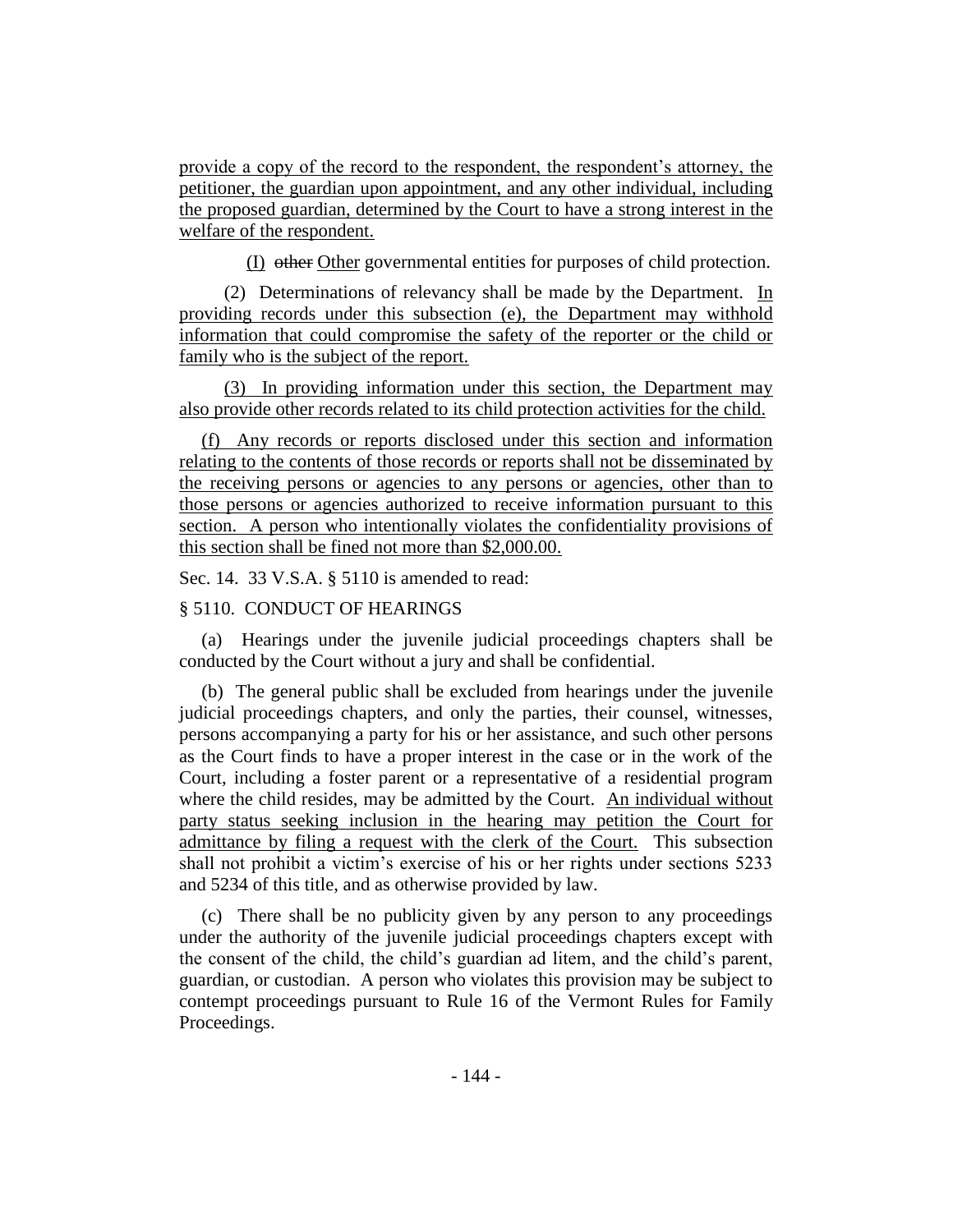\* \* \* Juvenile Proceedings; General Provisions; Children in Need of Care or Supervision; Request for an Emergency Care Order \* \* \*

Sec. 15. 33 V.S.A. § 5302 is amended to read:

#### § 5302. REQUEST FOR EMERGENCY CARE ORDER

(a) If an officer takes a child into custody pursuant to subdivision section  $5301(1)$  or (2) of this title, the officer shall immediately notify the child's custodial parent, guardian, or custodian and release the child to the care of the child's custodial parent, guardian, or custodian unless the officer determines that the child's immediate welfare requires the child's continued absence from the home.

(b) If the officer determines that the child's immediate welfare requires the child's continued absence from the home–the officer shall:

(1) Remove The officer shall remove the child from the child's surroundings, contact the Department, and deliver the child to a location designated by the Department. The Department shall have the authority to make reasonable decisions concerning the child's immediate placement, safety, and welfare pending the issuance of an emergency care order.

(2) Prepare The officer or a social worker employed by the Department for Children and Families shall prepare an affidavit in support of a request for an emergency care order and provide the affidavit to the State's Attorney. The affidavit shall include: the reasons for taking the child into custody; and to the degree known, potential placements with which the child is familiar; the names, addresses, and telephone number of the child's parents, guardian, custodian, or care provider; the name, address, and telephone number of any relative who has indicated an interest in taking temporary custody of the child. The officer or social worker shall contact the Department and the Department may prepare an affidavit as a supplement to the affidavit of the law enforcement officer or social worker if the Department has additional information with respect to the child or the family.

\* \* \*

\* \* \* Temporary Care Order; Custody \* \* \*

Sec. 16. 33 V.S.A. § 5308 is amended to read:

#### § 5308. TEMPORARY CARE ORDER

(a) The Court shall order that legal custody be returned to the child's custodial parent, guardian, or custodian unless the Court finds by a preponderance of the evidence that a return home would be contrary to the best interests of the child's welfare child because any one of the following exists: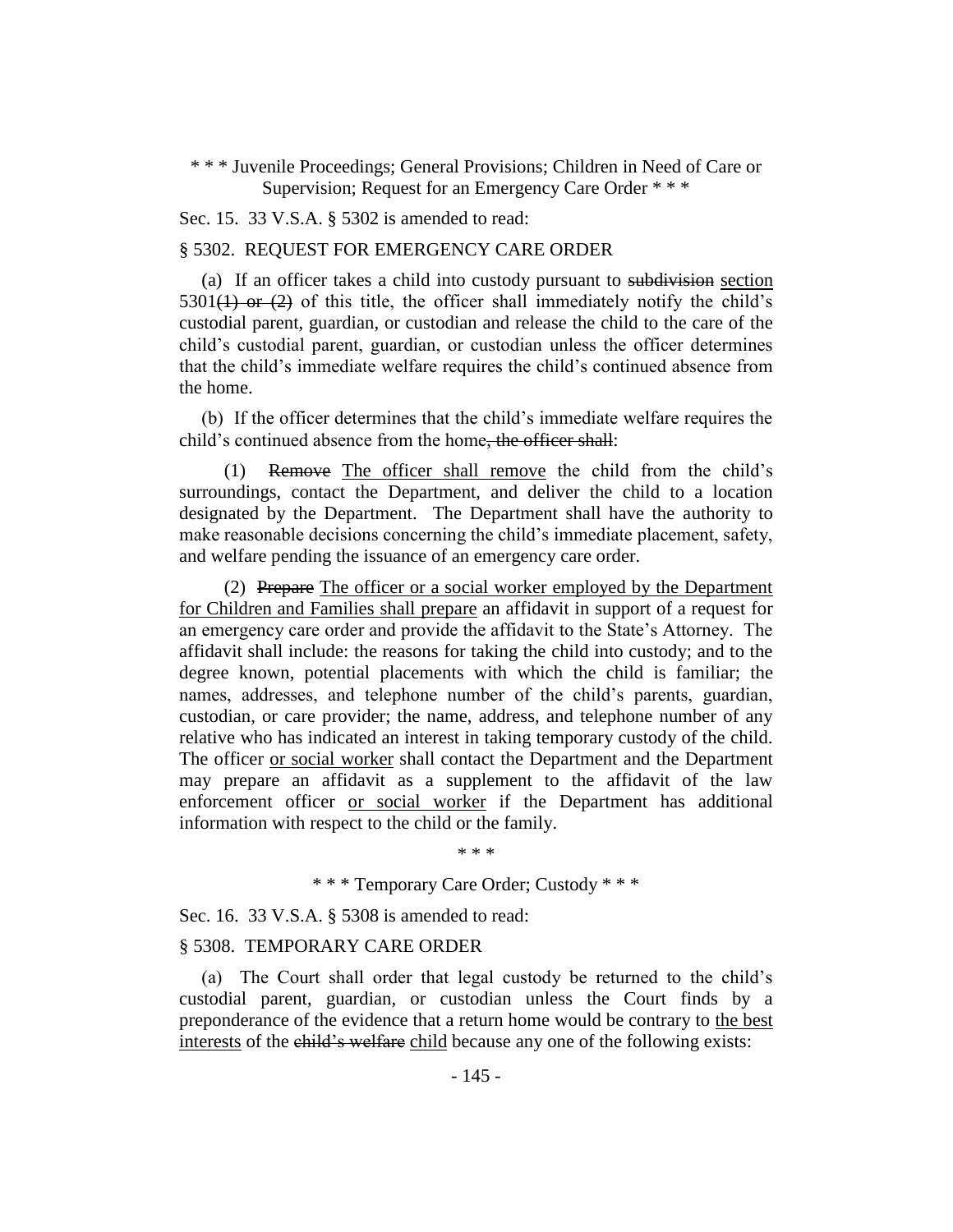(1) A return of legal custody could result in substantial danger to the physical health, mental health, welfare, or safety of the child.

(2) The child or another child residing in the same household has been physically or sexually abused by a custodial parent, guardian, or custodian, or by a member of the child's household, or another person known to the custodial parent, guardian, or custodian.

(3) The child or another child residing in the same household is at substantial risk of physical or sexual abuse by a custodial parent, guardian, or custodian, or by a member of the child's household, or another person known to the custodial parent, guardian, or custodian. It shall constitute prima facie evidence that a child is at substantial risk of being physically or sexually abused if:

(A) a custodial parent, guardian, or custodian receives actual notice that a person has committed or is alleged to have committed physical or sexual abuse against a child; and

(B) a custodial parent, guardian, or custodian knowingly or recklessly allows the child to be in the physical presence of the alleged abuser after receiving such notice.

(4) The custodial parent, guardian, or guardian has abandoned the child.

(5) The child or another child in the same household has been neglected and there is substantial risk of harm to the child who is the subject of the petition.

(b) Upon a finding that any of the conditions set forth in subsection (a) of this section exists a return home would be contrary to the best interests of the child, the Court may issue such temporary orders related to the legal custody of the child as it deems necessary and sufficient to protect the welfare and safety of the child, including, in order of preference:

(1) A a conditional custody order returning legal custody of the child to the custodial parent, guardian,  $\Theta$  custodian, noncustodial parent, relative, or a person with a significant relationship with the child, subject to such conditions and limitations as the Court may deem necessary and sufficient to protect the child.;

 $(2)(A)$  An order transferring temporary legal custody to a noncustodial parent. Provided that parentage is not contested, upon a request by a noncustodial parent for temporary legal custody and a personal appearance of the noncustodial parent, the noncustodial parent shall present to the Court a care plan that describes the history of the noncustodial parent's contact with the child, including any reasons why contact did not occur, and that addresses: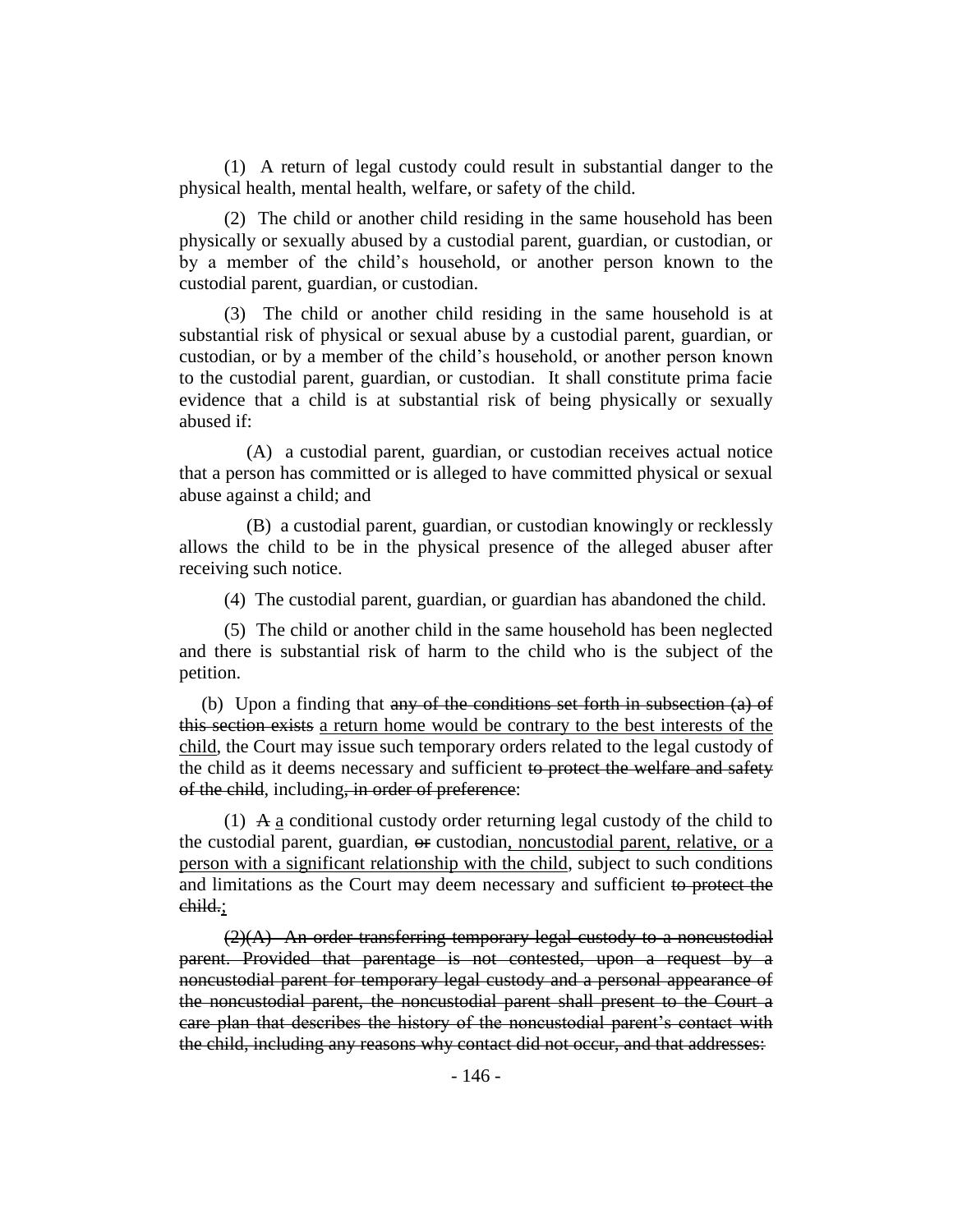(i) the child's need for a safe, secure, and stable home;

(ii) the child's need for proper and effective care and control; and

(iii) the child's need for a continuing relationship with the custodial parent, if appropriate.

(B) The Court shall consider court orders and findings from other proceedings related to the custody of the child.

(C) The Court shall transfer legal custody to the noncustodial parent unless the Court finds by a preponderance of the evidence that the transfer would be contrary to the child's welfare because any of the following exists:

(i) The care plan fails to meet the criteria set forth in subdivision  $(2)(A)$  of this subsection.

(ii) Transferring temporary legal custody of the child to the noncustodial parent could result in substantial danger to the physical health, mental health, welfare, or safety of the child.

(iii) The child or another child residing in the same household as the noncustodial parent has been physically or sexually abused by the noncustodial parent or a member of the noncustodial parent's household, or another person known to the noncustodial parent.

(iv) The child or another child residing in the same household as the noncustodial parent is at substantial risk of physical or sexual abuse by the noncustodial parent or a member of the noncustodial parent's household, or another person known to the noncustodial parent. It shall constitute prima facie evidence that a child is at substantial risk of being physically or sexually abused if:

(I) a noncustodial parent receives actual notice that a person has committed or is alleged to have committed physical or sexual abuse against a child; and

(II) the noncustodial parent knowingly or recklessly allows the child to be in the physical presence of the alleged abuser after receiving such notice.

(v) The child or another child in the noncustodial parent's household has been neglected, and there is substantial risk of harm to the child who is the subject of the petition.

(D) If the noncustodial parent's request for temporary custody is contested, the Court may continue the hearing and place the child in the temporary custody of the Department, pending further hearing and resolution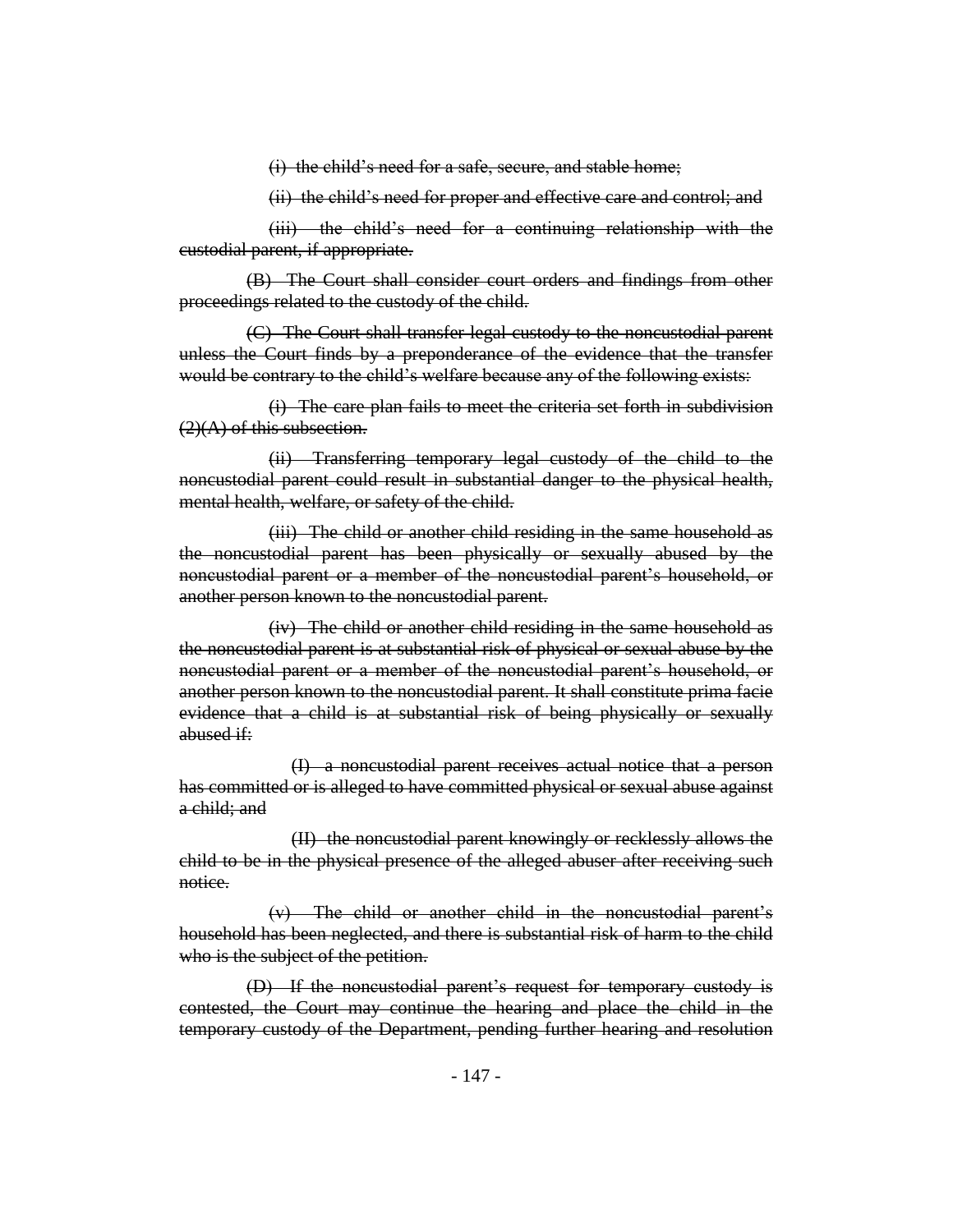of the custody issue. Absent good cause shown, the Court shall hold a further hearing on the issue within 30 days.

(3) An order transferring temporary legal custody of the child to a relative, provided:

(A) The relative seeking legal custody is a grandparent, greatgrandparent, aunt, great-aunt, uncle, great-uncle, stepparent, sibling, or step-sibling of the child.

(B) The relative is suitable to care for the child. In determining suitability, the Court shall consider the relationship of the child and the relative and the relative's ability to:

(i) Provide a safe, secure, and stable environment.

(ii) Exercise proper and effective care and control of the child.

(iii) Protect the child from the custodial parent to the degree the Court deems such protection necessary.

(iv) Support reunification efforts, if any, with the custodial parent.

(v) Consider providing legal permanence if reunification fails.

(2) an order transferring temporary legal custody of the child to a noncustodial parent or to a relative;

(3) an order transferring temporary legal custody of the child to a person with a significant relationship with the child; or

(4) an order transferring temporary legal custody of the child to the Commissioner.

 $(\bigoplus)(c)$  The Court shall consider orders and findings from other proceedings relating to the custody of the child, the child's siblings, or children of any adult in the same household as the child.

(d) In considering the suitability of a relative under this subdivision  $(3)$  an order under subsection (b) of this section, the Court may order the Department to conduct an investigation of a person seeking custody of the child, and the suitability of that person's home, and file a written report of its findings with the Court. The Court may place the child in the temporary custody of the Department Commissioner, pending such investigation.

(4) A temporary care order transferring temporary legal custody of the child to a relative who is not listed in subdivision  $(3)(A)$  of this subsection or a person with a significant relationship with the child, provided that the criteria in subdivision (3)(B) of this subsection are met. The Court may make such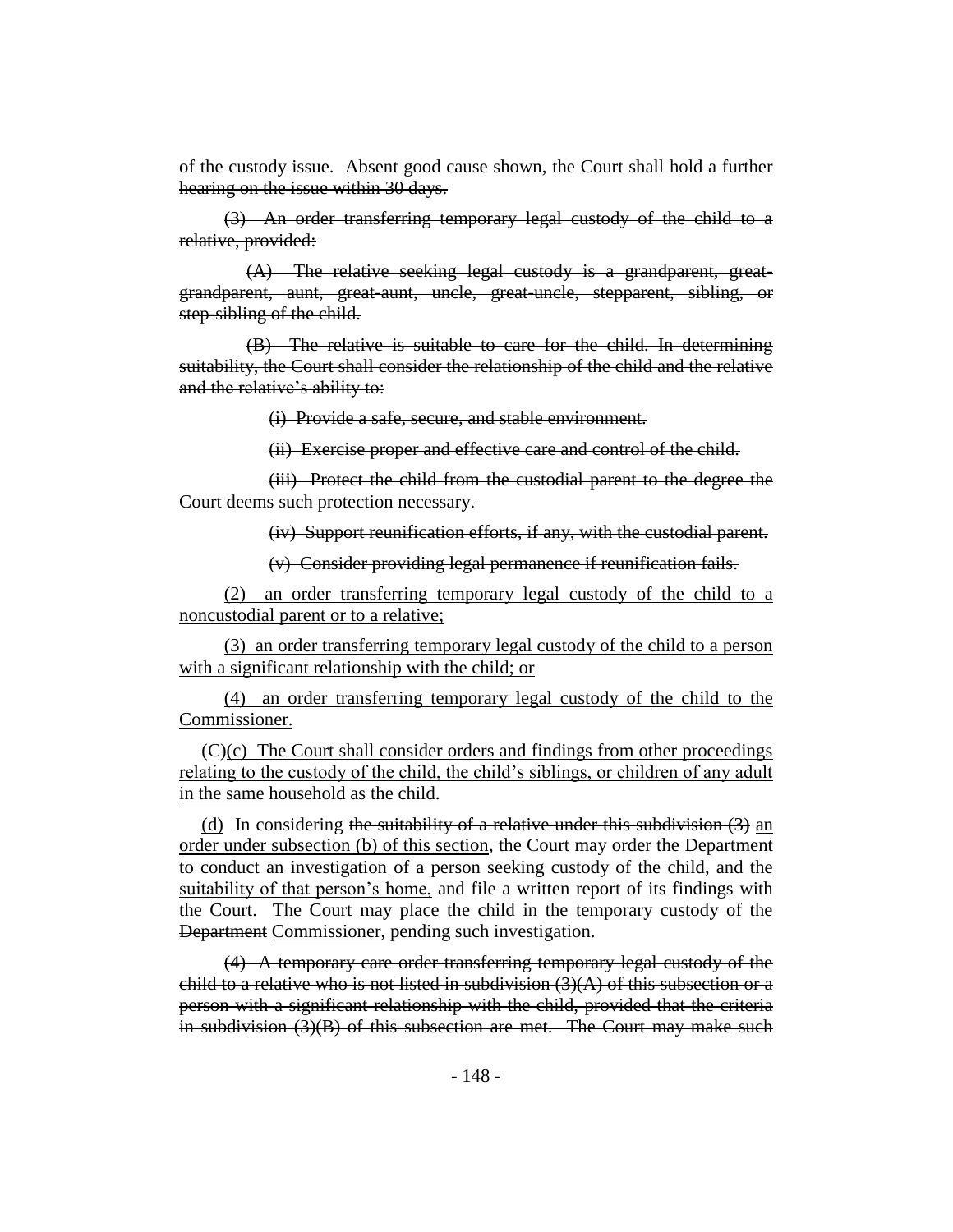orders as provided in subdivision  $(3)(C)$  of this subsection to determine suitability under this subdivision.

(5) A temporary care order transferring temporary legal custody of the child to the Commissioner.

 $\left(\frac{e}{e}\right)$  If the Court transfers legal custody of the child, the Court shall issue a written temporary care order.

(1) The order shall include:

(A)  $\alpha$  A finding that remaining in the home is contrary to the child's welfare best interests of the child and the facts upon which that finding is based; and.

(B)  $a \Delta$  finding as to whether reasonable efforts were made to prevent unnecessary removal of the child from the home. If the Court lacks sufficient evidence to make findings on whether reasonable efforts were made to prevent the removal of the child from the home, that determination shall be made at the next scheduled hearing in the case but, in any event, no later than 60 days after the issuance of the initial order removing a child from the home.

(2) The order may include other provisions as may be necessary for the protection and welfare in the best interests of the child, such as including:

(A) establishing parent-child contact under such and terms and conditions as are necessary for the protection of the child. and terms and conditions for that contact;

(B) requiring the Department to provide the child with services, if legal custody of the child has been transferred to the Commissioner;

(C) requiring the Department to refer a parent for appropriate assessments and services, including a consideration of the needs of children and parents with disabilities, provided that the child's needs are given primary consideration;

(D) requiring genetic testing if parentage of the child is at issue;

(E) requiring the Department to make diligent efforts to locate the noncustodial parent;

(F) requiring the custodial parent to provide the Department with names of all potential noncustodial parents and relatives of the child; and

(G) establishing protective supervision and requiring the Department to make appropriate service referrals for the child and the family, if legal custody is transferred to an individual other than the Commissioner.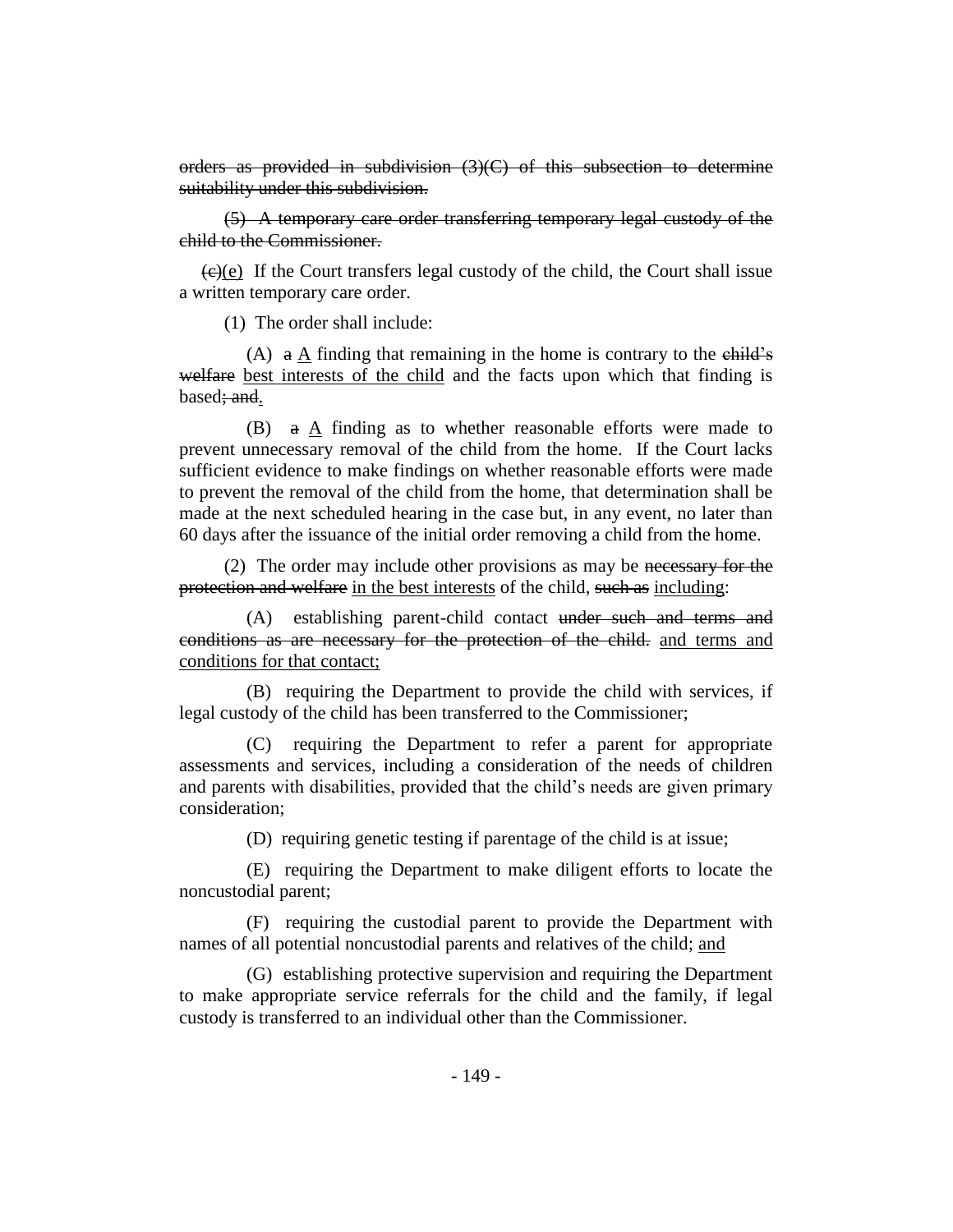(3) In his or her discretion, the Commissioner may provide assistance and services to children and families to the extent that funds permit, notwithstanding subdivision (2)(B) of this subsection.

(d) If a party seeks to modify a temporary care order in order to transfer legal custody of a child from the Commissioner to a relative or a person with a significant relationship with the child, the relative shall be entitled to preferential consideration under subdivision (b)(3) of this section, provided that a disposition order has not been issued and the motion is filed within 90 days of the date that legal custody was initially transferred to the Commissioner.

> \* \* \* Legislature; Establishing a Joint Legislative Child Protection Oversight Committee \* \* \*

## Sec. 17. JOINT LEGISLATIVE CHILD PROTECTION OVERSIGHT **COMMITTEE**

(a) Creation. There is created a Joint Legislative Child Protection Oversight Committee.

(b) Membership. The Committee shall be composed of the following 10 members, who shall be appointed each biennial session of the General Assembly:

(1) Five current members of the House of Representatives, not all from the same political party, who shall be appointed by the Speaker of the House; and

(2) Five current members of the Senate, not all from the same political party, who shall be appointed by the Committee on Committees.

(3) In addition to two members-at-large appointed from each chamber, one appointment shall be made from the following committees:

(A) House Committee on Education;

(B) Senate Committee on Education;

(C) House Committee on Judiciary;

(D) Senate Committee on Judiciary;

(E) House Committee on Human Services; and

(F) Senate Committee on Health and Welfare.

(c) Powers and duties.

(1) The Committee shall: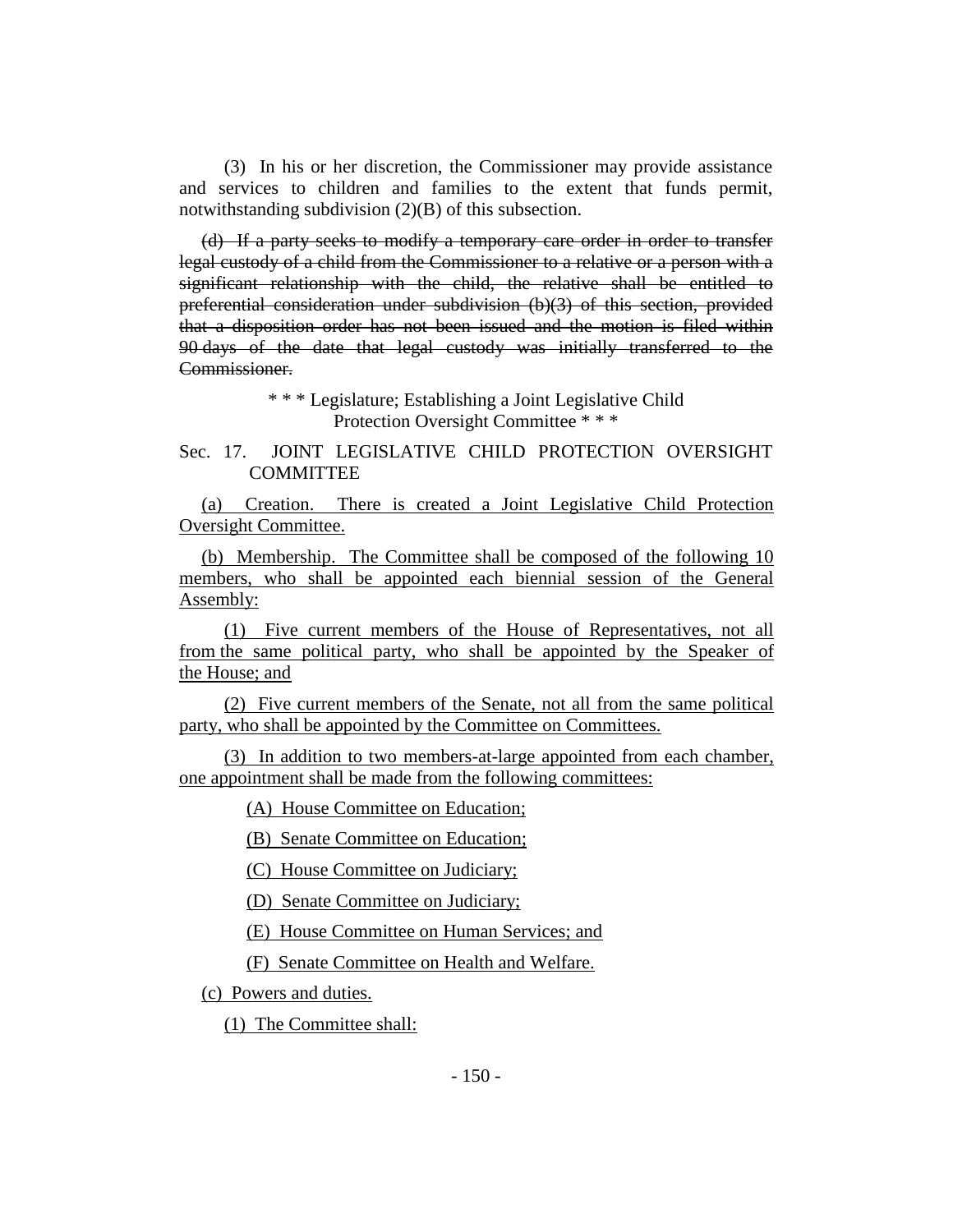(A) Exercise oversight over Vermont's system for protecting children from abuse and neglect, including:

(i) evaluating whether the branches, departments, agencies, and persons that are responsible for protecting children from abuse and neglect are effective;

(ii) determining if there are deficiencies in the system and the causes of those deficiencies;

(iii) evaluating which programs are the most cost-effective;

(iv) determining whether there is variation in policies, procedures, practices, and outcomes between different areas of the State and the causes and results of any such variation; and

(v) evaluating the measures recommended by the Working Group to Recommend Improvements to CHINS Proceedings established in Sec. 23 of this Act to ensure that once a child is returned to his or her family, the court or the Department for Children and Families may continue to monitor the child and family where appropriate.

(B) At least annually, report on the Committee's activities and recommendations to the General Assembly.

(2) The Committee may review and make recommendations to the House and Senate Committees on Appropriations regarding budget proposals and appropriations relating to protecting children from abuse and neglect.

(d) Assistance. The Committee shall have the administrative, technical, and legal assistance of the Office of Legislative Council.

(e) Retaliation. No person who is an employee of the State of Vermont, or of any State, local, county, or municipal department, agency, or person involved in child protection, and who testifies before, supplies information to, or cooperates with the Committee shall be subject to retaliation by his or her employer. Retaliation shall include job termination, demotion in rank, reduction in pay, alteration in duties and responsibilities, transfer, or a negative job performance evaluation based on the person's having testified before, supplied information to, or cooperated with the Committee.

(f) Meetings.

(1) The member appointed from the Senate Committee on Health and Welfare shall call the first meeting of the Committee.

(2) The Committee shall select a Chair, Vice Chair, and Clerk from among its members and may adopt rules of procedure. The Chair shall rotate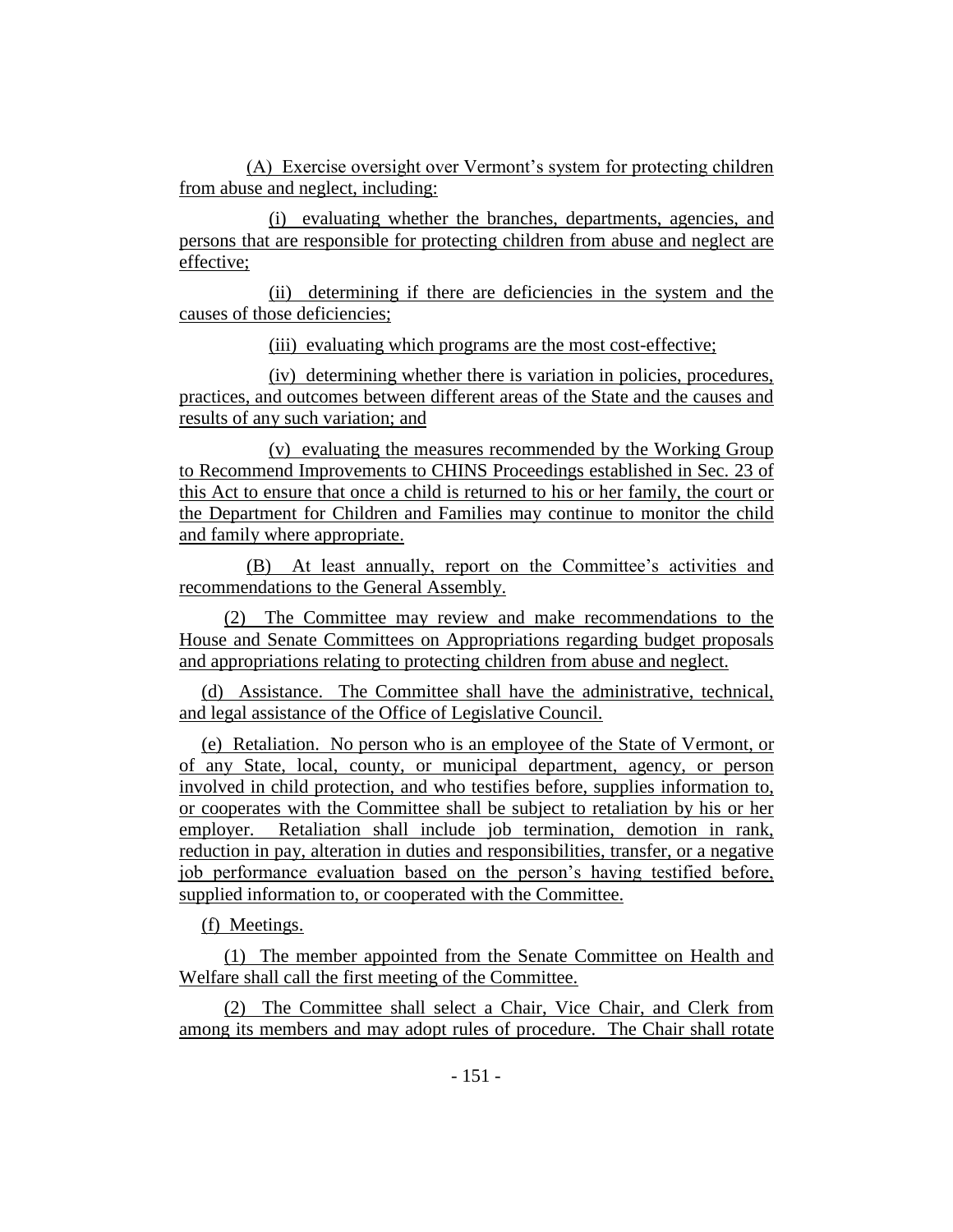biennially between the House and the Senate members. A quorum shall consist of six members.

(3) When the General Assembly is in session, the Committee shall meet at the call of the Chair. The Committee may meet six times during adjournment, and may meet more often subject to approval of the Speaker of the House and the President Pro Tempore of the Senate.

(g) Reimbursement. For attendance at meetings during adjournment of the General Assembly, members of the Committee shall be entitled to per diem compensation and reimbursement of expenses pursuant to 2 V.S.A. § 406.

(h) Sunset. On December 30, 2017 this section (creating the Joint Legislative Child Protection Oversight Committee) is repealed and the Committee shall cease to exist.

\* \* \* Department for Children and Families; Policies \* \* \*

## Sec. 18. THE DEPARTMENT FOR CHILDREN AND FAMILIES; POLICIES, PROCEDURES, AND PRACTICES

(a) The Commissioner for Children and Families shall:

(1) ensure that policies, procedures, and practices are consistent, and are applied in a consistent manner, in all Department offices and in all regions of the State;

(2) ensure that policies, procedures, and practices are consistent with statute;

(3) develop metrics as to the appropriate case load for social workers in the Family Services Division that take into account the experience and training of a social worker, the number of families and the total number of children a social worker is responsible for, and the acuity or difficulty of cases;

(4) ensure that all employees assigned to carry out investigations have training or experience in conducting investigations and have a Master's degree in social work or an equivalent degree, or relevant experience;

(5) determine how to improve data sharing between the Department, courts, treatment providers, the Agency of Education, and other branches, departments, agencies, and persons involved in protecting children from abuse and neglect, including:

(A) determine the data that should be shared between parties;

(B) investigate regulatory requirements and security parameters;

(C) investigate the potential costs of creating a platform to share data; and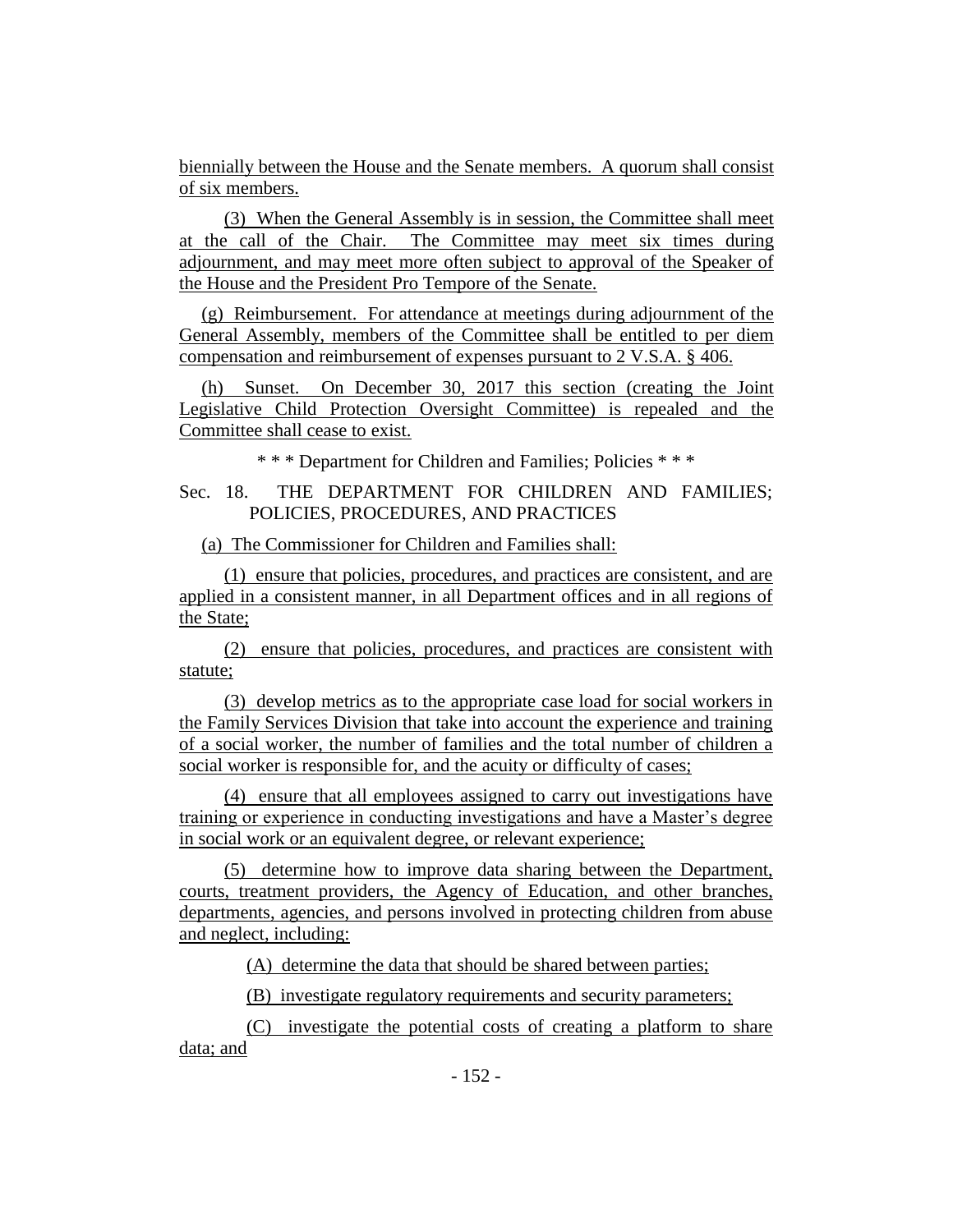(D) make recommendations to address these issues and to improve the system for protecting children from abuse and neglect.

(6) develop policies, procedures, and practices to:

(A) ensure the consistent sharing of information, in a manner that complies with statute, with law enforcement, treatment providers, courts, State's Attorneys, guardians ad litem, and other relevant parties;

(B) encourage law enforcement, treatment providers, and all agencies, departments, and other persons that support recovery to provide regular treatment progress updates to the Commissioner;

(C) ensure that courts have all relevant information in a timely fashion, and that Department employees file paperwork and reports in a timely manner;

(D) require increased monitoring of a child's safety if:

(i) other children have been removed from the same home or the parent or guardian's parental rights as to another child have been terminated; or

(ii) the child is returned to a home from which other children have been removed;

(E) require that all persons living in a household, or that will have child care responsibilities, will be assessed for criminal history and potential safety risks whenever a child who has been removed from a home is returned to that home;

(F) increase the number of required face-to-face meetings between social workers and children;

(G) increase the number of required home visits and require unannounced home visits;

(H) improve information sharing with mandatory reporters who have an ongoing relationship with a child;

(I) ensure that mandatory reporters are informed that any confidential information they may receive cannot be disclosed to a person who is not authorized to receive that information;

(J) ensure all parties authorized to receive confidential information are aware of their right to receive that information; and

(K) apply results-based accountability or other data-based quality measures to determine if children in different areas of the State have different outcomes and the reasons for those differences.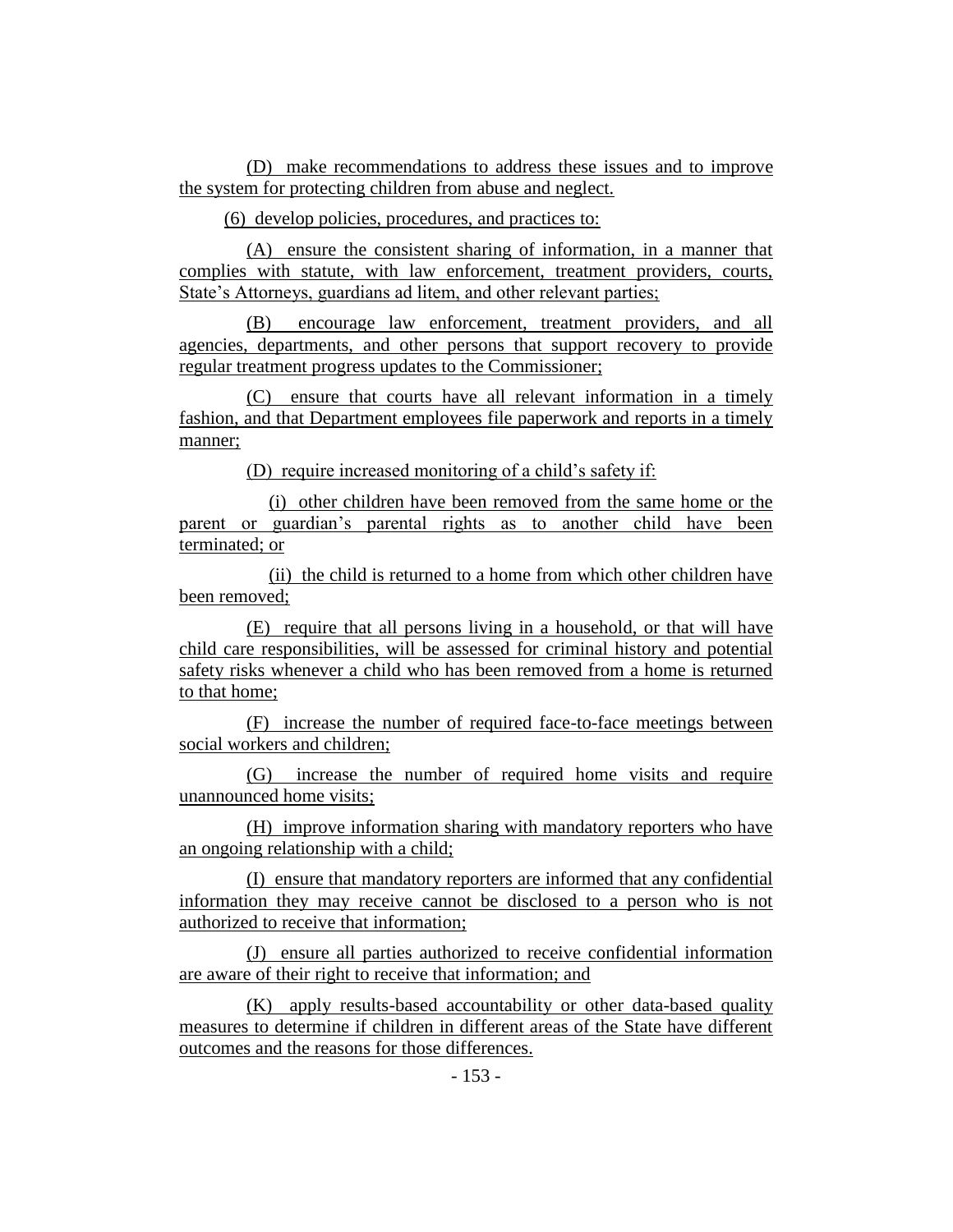(b) On or before September 1, 2015, the Commissioner shall submit a written report to the House Committees on Human Services and on Judiciary and to the Senate Committees on Health and Welfare and on Judiciary on:

(1) The Commissioner's response to the Vermont Citizen's Advisory Board (VCAB) Child Death Review Report dated November 7, 2014, and to the Casey Family Programs report dated December, 2014, including:

(A) the Commissioner's response to every recommendation in the reports and:

(i) if the Commissioner agrees with a recommendation, an explanation of any changes made in response to the recommendation;

(ii) if the Commissioner does not agree with a recommendation, an explanation of why; and

(iii) any suggestions concerning other options to implement a recommendation; and

(B) a description of any changes to the Department's policies, procedures, and practices made in response to the reports, including the language of any new or amended policies and procedures.

(2) The Commissioner's response to the issues in subsection (a) of this section, including the language of any new or amended policies and procedures.

\* \* \* Agency of Human Services; Evidence-Informed Models \* \* \*

## Sec. 19. AGENCY OF HUMAN SERVICES; EVIDENCE-INFORMED **MODELS**

The Secretary of Human Services shall identify and utilize evidence-informed models of serving families that prioritize safety and prevention through early interventions with high risk families. The Secretary shall make recommendations in the FY2017 budget that reflect the utilization of these models.

\* \* \* Improvements to CHINS Proceedings \* \* \*

## Sec. 20. WORKING GROUP TO RECOMMEND IMPROVEMENTS TO CHINS PROCEEDINGS

(a) Creation. There is created a working group to recommend ways to improve the efficiency, timeliness, and process of Children in Need of Care or Supervision (CHINS) proceedings.

(b) Membership. The Working Group shall be composed of the following members: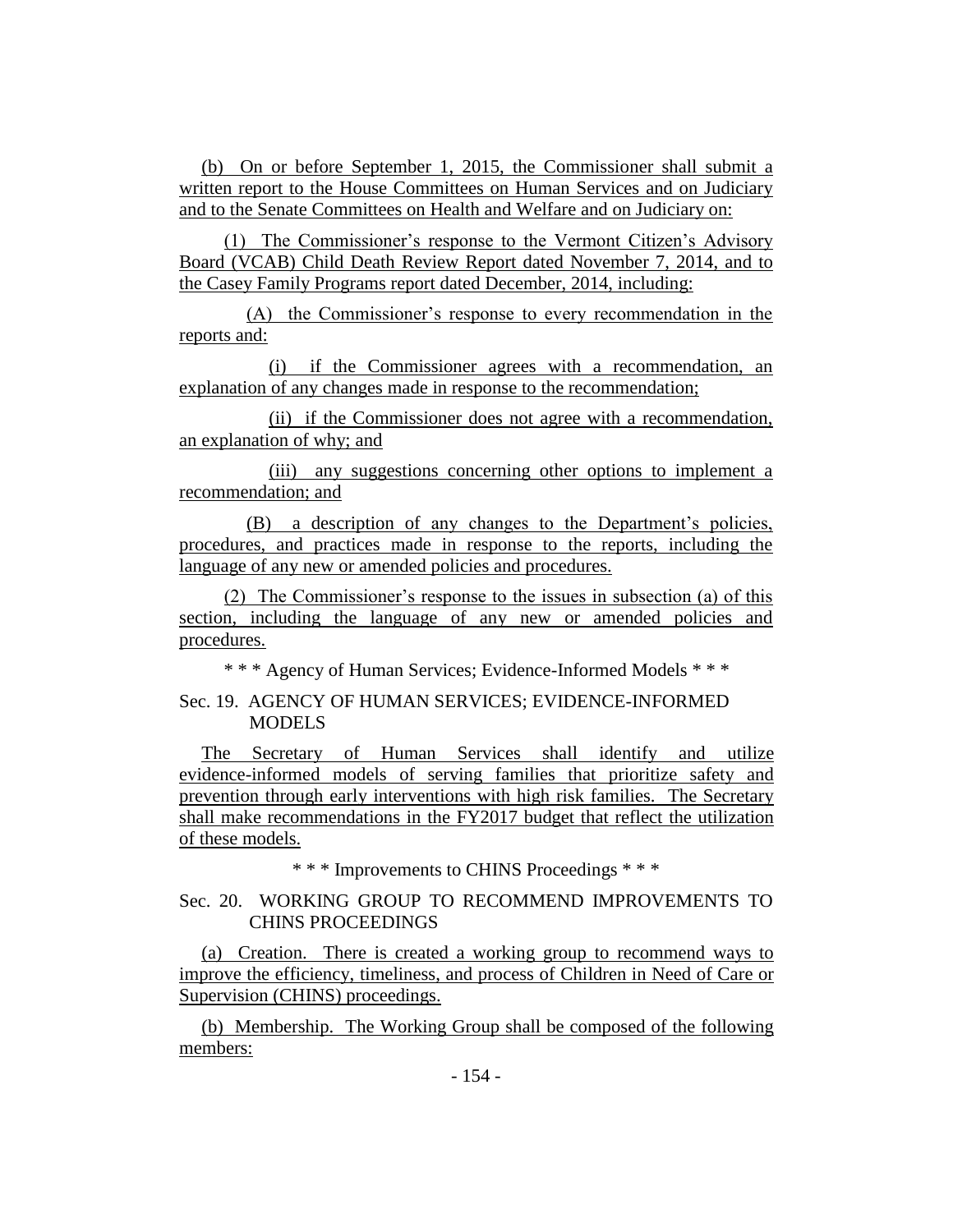(1) the Chief Administrative Judge or designee;

(2) the Defender General or designee;

(3) the Attorney General or designee;

(4) the Commissioner for Children and Families or designee;

(5) the Executive Director of State's Attorneys and Sheriffs or designee; and

(6) a guardian ad litem who shall be appointed jointly by the President Pro Tempore of the Senate and the Speaker of the House.

(c) Powers and duties. The Working Group shall study and make recommendations concerning:

(1) the reasons that statutory time frames are not met and how to ensure that statutory time frames are met in 90 percent of proceedings;

(2) how to ensure that attorneys, judges, and guardians ad litem appear on time and are prepared;

(3) how to monitor and improve the performance and work quality of attorneys, judges, and guardians ad litem;

(4) how to ensure that there is a sufficient number of attorneys available to handle all CHINS cases, in all regions of the State, in a timely manner;

(5) the role of guardians as litem, and how to ensure their information is presented to, and considered by, the court;

(6) how to ensure that once a child is returned to his or her family, the court or the Department for Children and Families, may continue to monitor the child and family where appropriate, and how to expedite a new proceeding that concerns a family with repeated contacts with the child protection system;

(7) whether the adoption of American Bar Association standards for attorneys who work in the area of child abuse and neglect would be appropriate;

(8) how and whether to provide financial assistance to individuals seeking to mediate a dispute over a postadoption contact agreement; and

(9) any other issue the Working Group determines is relevant to improve the efficiency, timeliness, process, and results of CHINS proceedings.

(d) Assistance. The Working Group shall have the administrative, technical, and legal assistance of the Office of the Attorney General. The Working Group may consult with any persons necessary in fulfilling its powers and duties.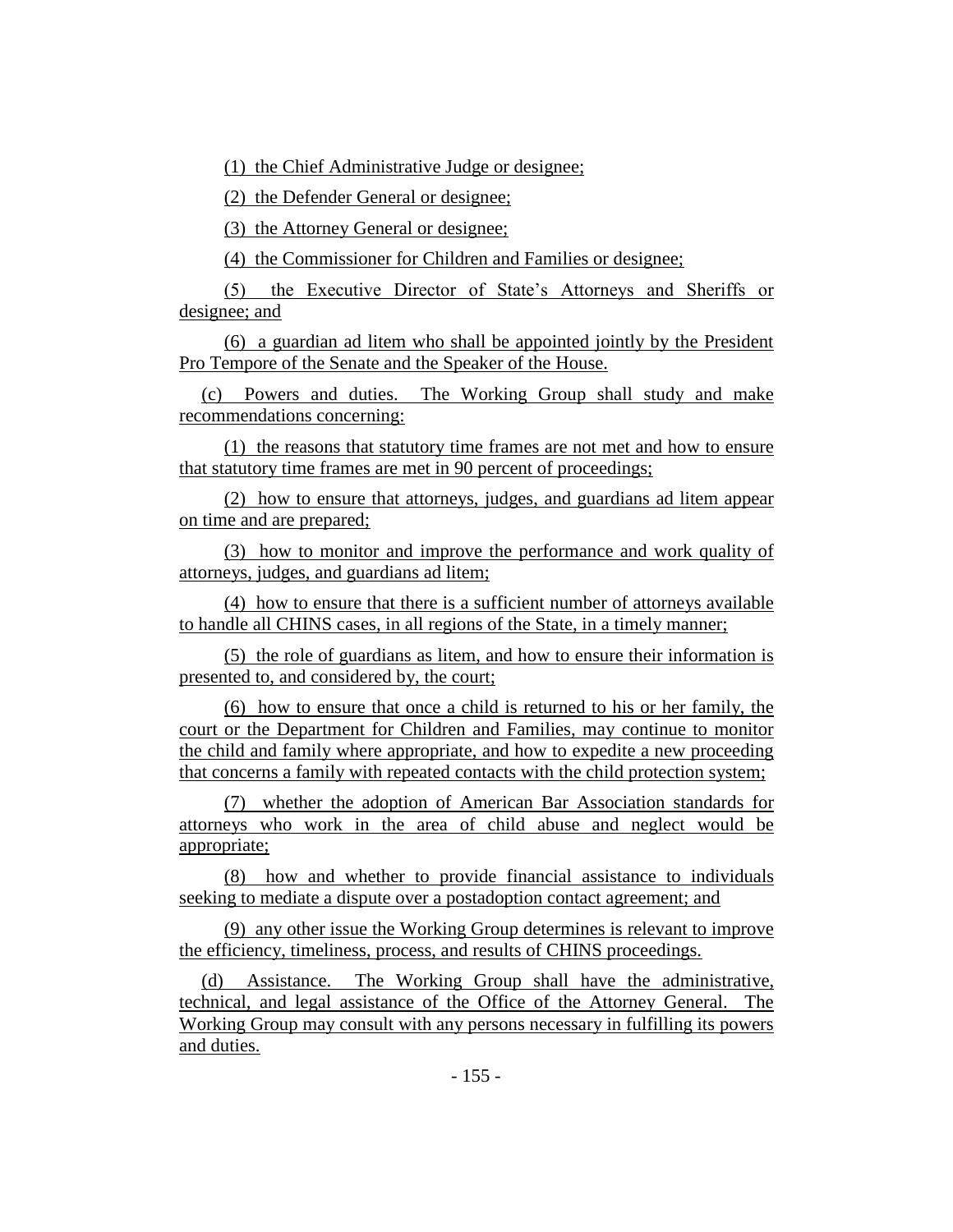(e) Report. On or before November 1, 2015, the Working Group shall report its findings and recommendations to the Joint Legislative Child Protection Oversight Committee, the House Committees on Human Services and on Judiciary, and the Senate Committees on Health and Welfare and on Judiciary.

(f) Meetings and sunset.

(1) The Attorney General or designee shall call the first meeting of the Working Group.

(2) The Working Group shall select a chair from among its members at the first meeting.

(3) The Working Group shall cease to exist on November 2, 2015.

\* \* \* Effective Dates \* \* \*

#### Sec. 21. EFFECTIVE DATES

This act shall take effect on July 1, 2015, except for this section, Sec. 17 (Joint Legislative Child Protection Oversight Committee) and Sec. 18 (Department for Children and Families; policies, procedures, and practices) which shall take effect on passage.

(Committee vote: 5-0-0)

## **Reported favorably with recommendation of amendment by Senator Nitka for the Committee on Appropriations.**

The Committee recommends that the bill be amended as recommended by the Committee on Judiciary with the following amendments thereto:

First: In Sec. 17(b), by striking out the following: " $10$ " and inserting in lieu thereof the following: 8

Second: In Sec. 17(b)(1) by striking out the following: "Five" and inserting in lieu thereof the following: Four

Third: In Sec. 17(b)(2) by striking out the following: "Five" and inserting in lieu thereof the following: Four

Fourth: In Sec. 17(b)(3) by striking out the following: "two members-atlarge" and inserting in lieu thereof the following: one member-at-large

(Committee vote: 6-0-1)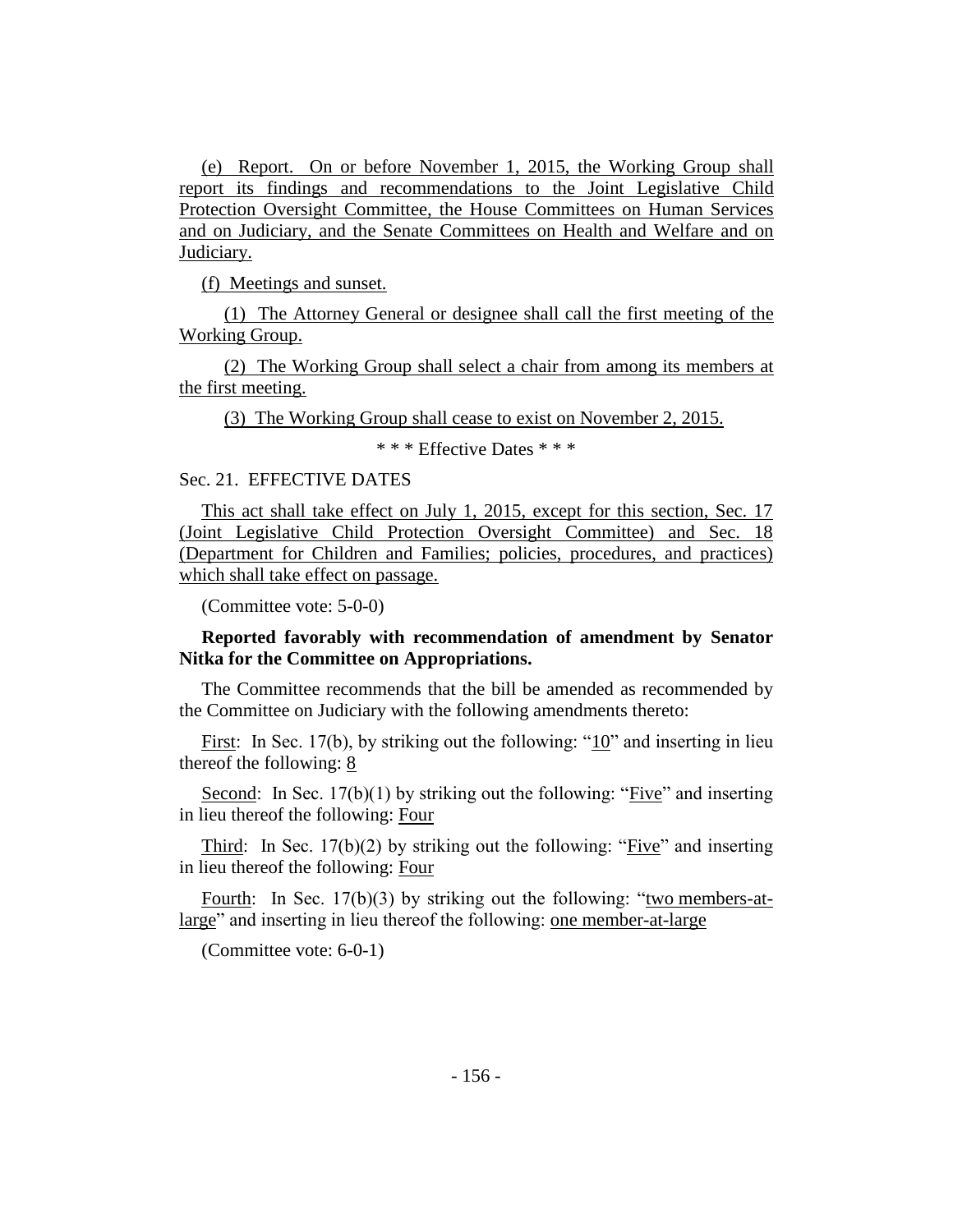## **Amendment to Recommendation of Amendment of the Committee on Judiciary to S. 9 to be offered by Senator Flory**

Senator Flory moves to amend the recommendation of amendment of the Committee on Judiciary as follows:

First: In Sec. 13, 33 V.S.A. § 4921, by striking out subsection (c) in its entirety and inserting in lieu thereof a new subsection (c) to read as follows:

(c) Upon request, the redacted investigation file shall be disclosed to:

(1) the child's parents, foster parent, or guardian, absent good cause shown by the Department; and

(2) the person alleged to have abused or neglected the child, as provided for in subsection 4916a(d) of this title; and

(3) the parents of a child residing in a home with a person alleged to have abused or neglected a child.

Second: In Sec. 13, 33 V.S.A.  $\S$  4921(e)(1), by inserting a new subparagraph (J) to read as follows:

(J) A Family Division of the Superior Court involved in custody proceedings for a child who is the subject of a CHINS proceeding. The Family Division of the Superior Court shall provide a copy of the record to the parties to the custody proceeding.

## **NEW BUSINESS**

#### **Third Reading**

#### **S. 98.**

An act relating to captive insurance companies.

#### **J.R.S. 9.**

Joint resolution encouraging public high schools to explore recruiting and enrolling international students on F-1 student visas in order to promote tuition-based income.

## **Amendment to J.R.S. 9 to be offered by Senator Sirotkin before Third Reading**

Senator Sirotkin moves upon adoption that the title of the resolution be amended to read:

Joint resolution encouraging public high schools to explore recruiting and enrolling international students on F-1 student visas in order to promote tuition-based income while also exposing F-1 students and our public school K-12 Vermont students to enriched cross cultural learning experiences.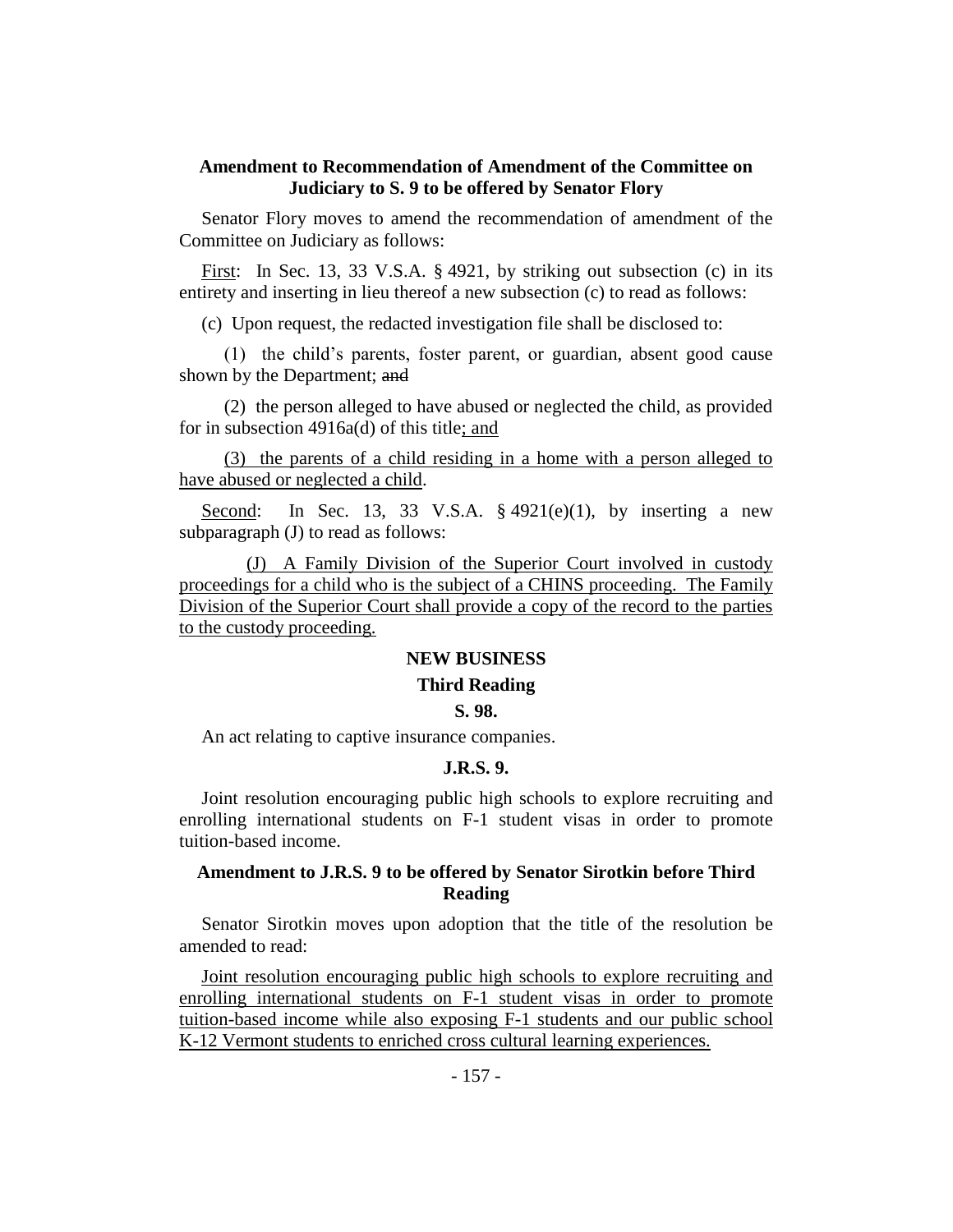#### **NOTICE CALENDAR**

#### **Committee Bill for Second Reading**

## **S. 108.**

An act relating to repealing the sunset on provisions pertaining to patient choice at end of life.

By the Committee on Health & Welfare. (Senator Ayer for the committee.)

#### **Second Reading**

#### **Favorable**

## **S. 71.**

An act relating to governance of the Vermont State Colleges.

**Reported favorably by Senator Degree for the Committee on Education.**

(Committee vote: 6-0-0)

#### **S. 97.**

An act relating to taxation of prewritten software.

#### **Reported favorably by Senator Ashe for the Committee on Finance.**

(Committee vote: 6-0-1)

#### **H. 194.**

An act relating to approval of amendments to the charter of the Town of St. Johnsbury.

## **Reported favorably by Senator Benning for the Committee on Government Operations.**

(Committee vote: 4-0-1)

(No House amendments)

#### **Favorable with Recommendation of Amendment**

## **S. 7.**

An act relating to bail determinations concerning a defendant charged with lewd and lascivious conduct with a child.

## **Reported favorably with recommendation of amendment by Senator Benning for the Committee on Judiciary.**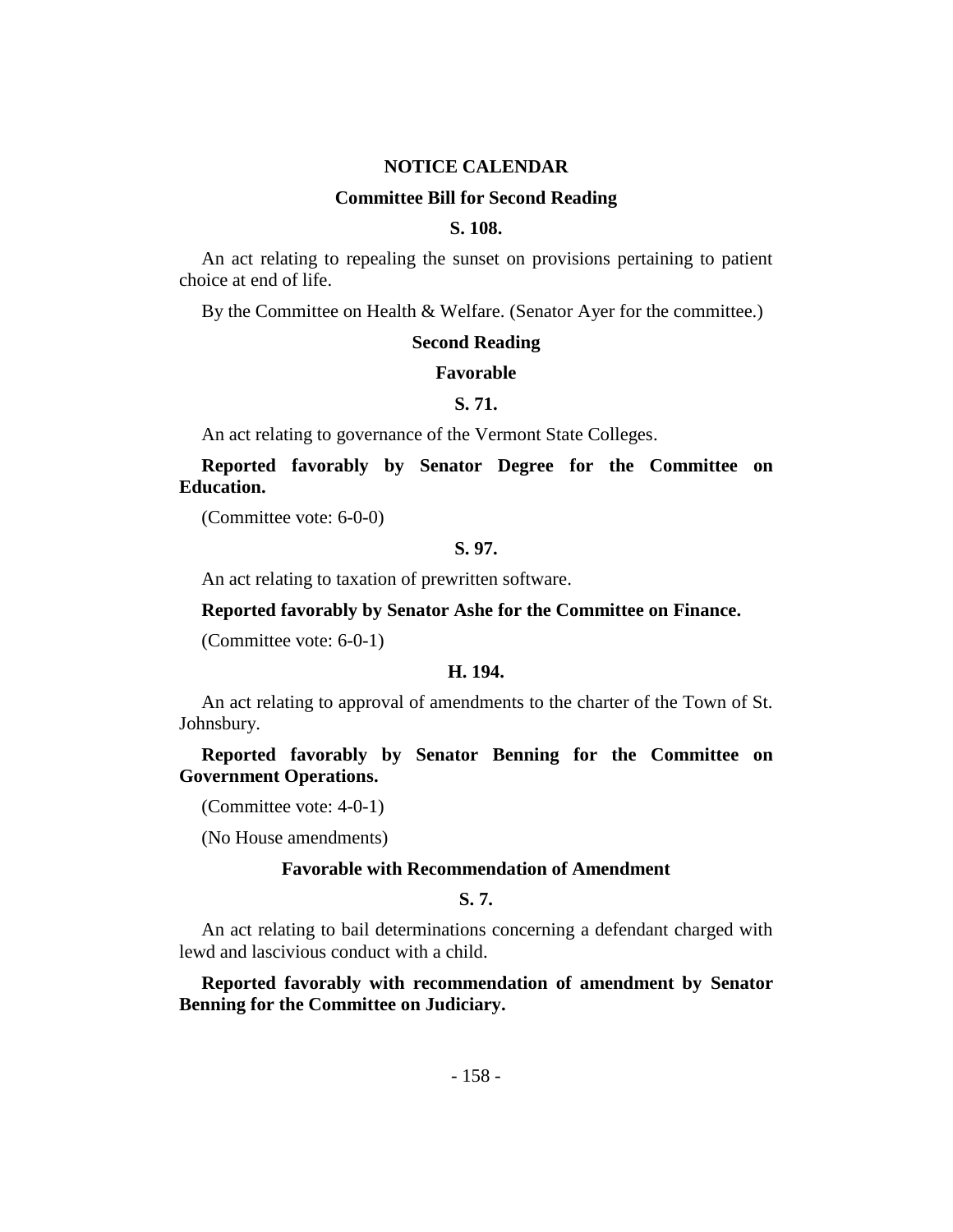The Committee recommends that the bill be amended by striking out all after the enacting clause and inserting in lieu thereof the following:

Sec. 1. 13 V.S.A. § 2602(f) is added to read:

(f) Conduct constituting the offense of lewd and lascivious conduct with a child under this section shall be considered a violent act for the purpose of determining bail under chapter 229 of this title.

Sec. 2. 13 V.S.A. § 7554 is amended to read:

#### § 7554. RELEASE PRIOR TO TRIAL

(a) Any person charged with an offense, other than a person held without bail under section 7553 or 7553a of this title, shall at his or her appearance before a judicial officer be ordered released pending trial in accordance with this section.

(1) The person defendant shall be ordered released on personal recognizance or upon the execution of an unsecured appearance bond in an amount specified by the judicial officer unless the judicial officer determines that such a release will not reasonably assure ensure the appearance of the person as required. In determining whether the person defendant presents a risk of nonappearance, the judicial officer shall consider, in addition to any other factors, the seriousness of the offense charged and the number of offenses with which the person is charged. If the officer determines that such a release will not reasonably assure ensure the appearance of the person defendant as required, the officer shall, either in lieu of or in addition to the above methods of release, impose the least restrictive of the following conditions or the least restrictive combination of the following conditions which that will reasonably assure ensure the appearance of the person defendant as required:

(A) place the person Place the defendant in the custody of a designated person or organization agreeing to supervise him or her if the defendant is charged with an offense that is not a nonviolent misdemeanor or nonviolent felony as defined in 28 V.S.A. § 301;

(B) place Place restrictions on the travel, association, or place of abode of the person defendant during the period of release;.

(C) require the person Require the defendant to participate in an alcohol or drug treatment program. The judicial officer shall take into consideration the defendant's ability to comply with an order of treatment and the availability of treatment resources;.

(D) require Require the execution of a secured appearance bond in a specified amount and the deposit with the clerk of the Court, in cash or other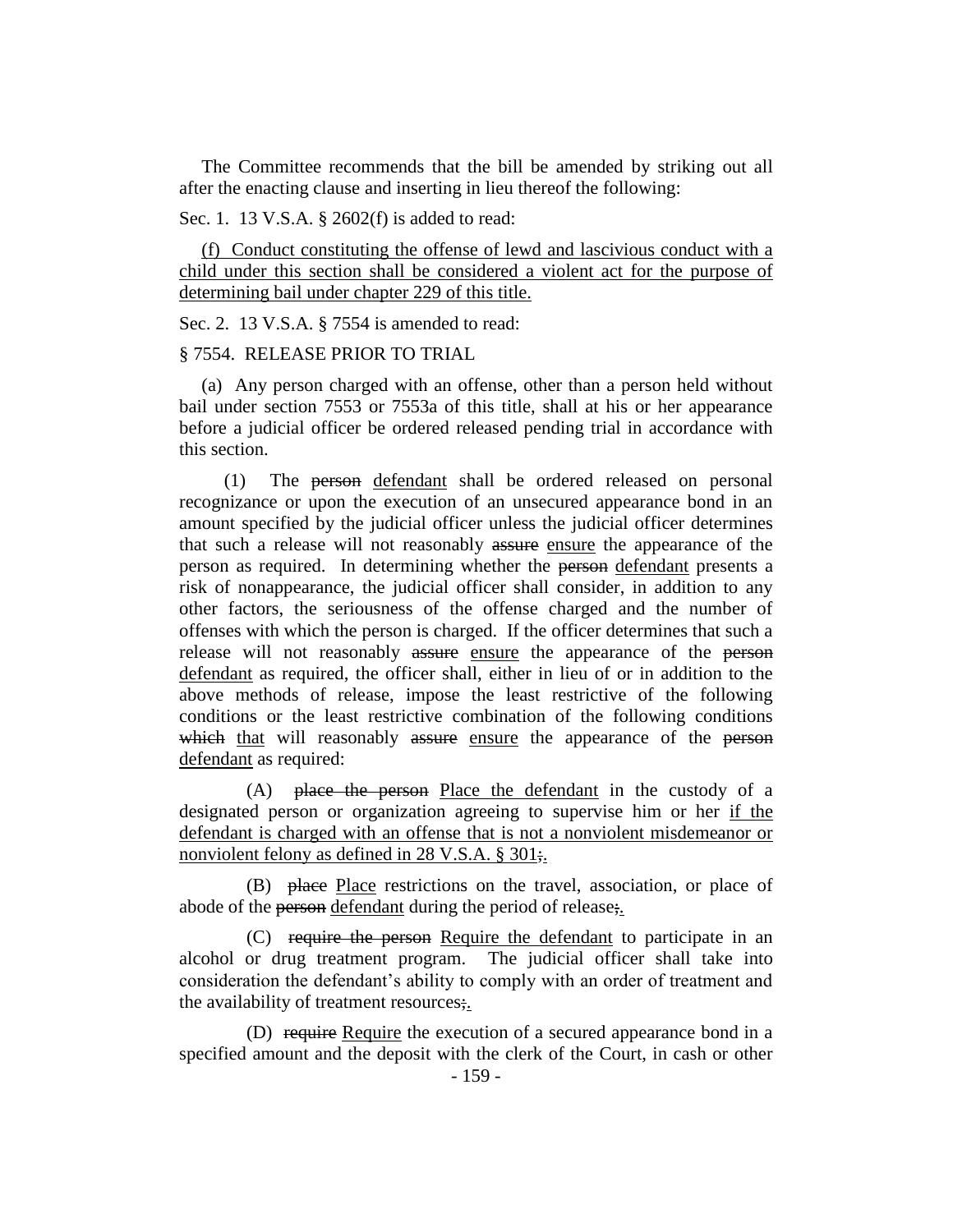security as directed, of a sum not to exceed 10 percent of the amount of the bond, such deposit to be returned upon the appearance of the person defendant as required;.

(E) require Require the execution of a surety bond with sufficient solvent sureties, or the deposit of cash in lieu thereof;.

(F) impose Impose any other condition found reasonably necessary to assure ensure appearance as required, including a condition requiring that the person defendant return to custody after specified hours.

(2) If the judicial officer determines that conditions of release imposed to assure ensure appearance will not reasonably protect the public, the judicial officer may in addition impose in addition the least restrictive of the following conditions or the least restrictive combination of the following conditions which that will reasonably assure ensure protection of the public:

(A) place the person Place the defendant in the custody of a designated person or organization agreeing to supervise him or her; if the defendant is charged with an offense that is not a nonviolent misdemeanor or nonviolent felony as defined in 28 V.S.A. § 301.

(B) place Place restrictions on the travel, association, or place of abode of the person defendant during the period of release;.

(C) require the person Require the defendant to participate in an alcohol or drug treatment program. The judicial officer shall take into consideration the defendant's ability to comply with an order of treatment and the availability of treatment resources;.

(D) impose Impose any other condition found reasonably necessary to protect the public, except that a physically restrictive condition may only be imposed in extraordinary circumstances;

(E) if the person If the defendant is a State, county, or municipal officer charged with violating section 2537 of this title, the Court may suspend the officer's duties in whole or in part, if the Court finds that it is necessary to protect the public.

\* \* \*

Sec. 3. 28 V.S.A. § 808(f) is amended to read:

(f) While appropriate community housing is an important consideration in release of offenders, the Department of Corrections shall not use lack of housing as the sole factor in denying furlough to offenders who have served at least their minimum sentence for a nonviolent misdemeanor or nonviolent felony provided that public safety and the best interests of the offender will be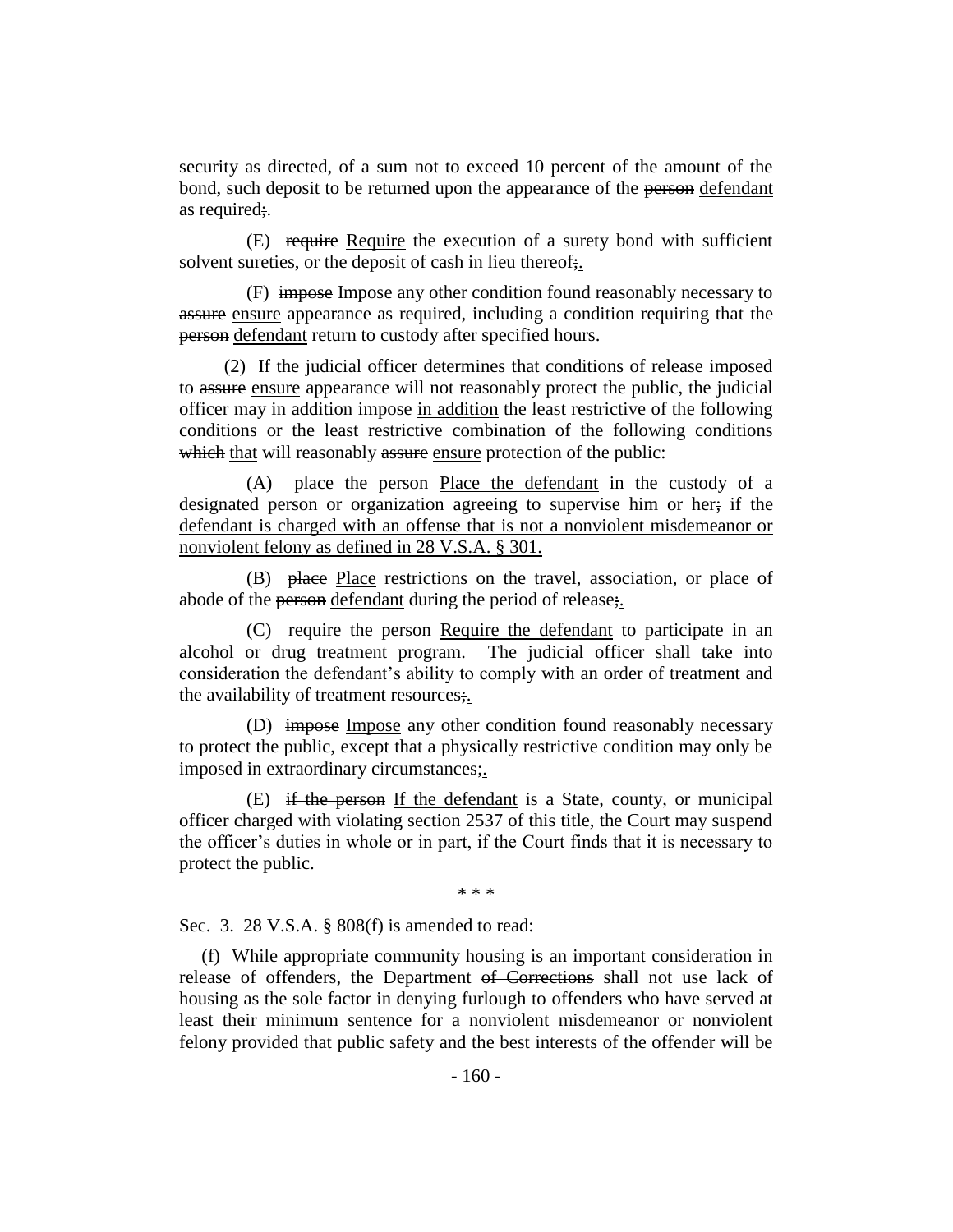served by reentering the community on furlough. The Department shall adopt rules to implement this subsection.

#### Sec. 4. COMMUNITY HOUSING PLAN

On or before October 15, 2015, the Department of Corrections shall report to the Joint Legislative Corrections Oversight Committee regarding a plan for reducing the growing number of nonviolent offenders being held past their minimum sentence because of the lack of community housing and regarding its proposal for rulemaking. The report shall include data for offenders who are held past their minimum sentence for lack of housing, the offenders' risk levels, and whether they were released and reincarcerated due to violating conditions.

## Sec. 5. EFFECTIVE DATES

(a) Secs. 1 and 2 shall take effect on July 1, 2015.

(b) This section and Secs. 3 and 4 shall take effect on passage.

(Committee vote: 5-0-0)

#### **S. 13.**

An act relating to the Vermont Sex Offender Registry.

## **Reported favorably with recommendation of amendment by Senator Sears for the Committee on Judiciary.**

The Committee recommends that the bill be amended by striking out all after the enacting clause and inserting in lieu thereof the following:

Sec. 1. 13 V.S.A. § 5401(10)(B)(viii) is amended to read:

(viii) sex trafficking of children or sex trafficking by force, fraud, or coercion as defined in 13 V.S.A. § 2635a 13 V.S.A. § 2652;

Sec. 2. 13 V.S.A. § 5403 is amended to read:

## § 5403. REPORTING UPON CONVICTION TO DEPARTMENT OF PUBLIC SAFETY

(a) Upon conviction and prior to sentencing, the court Court shall order the sex offender to provide the court Court with the following information, which the court Court shall forward to the department Department forthwith:

(1) name;

(2) date of birth;

(3) general physical description;

(4) current address;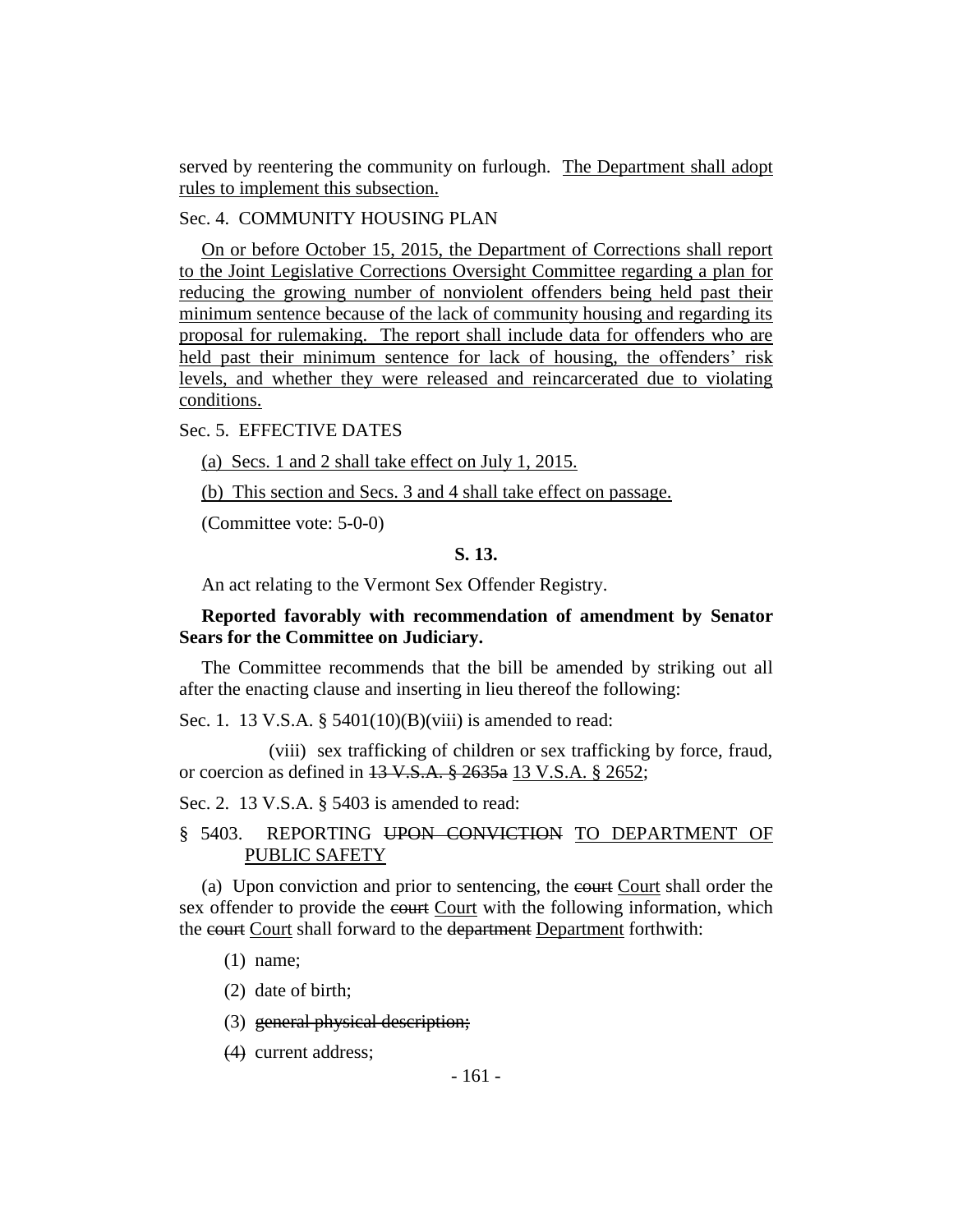(5)(4) Social Security number;

(6) fingerprints;

(7) current photograph;

(8)(5) current employment; and

(9)(6) name and address of any postsecondary educational institution at which the sex offender is enrolled as a student.

(b) Within 10 days after sentencing, the court Court shall forward to the department Department:

(1) the sex offender's conviction record, including offense, date of conviction, sentence and any conditions of release or probation;

(2) an order issued pursuant to section 5405a of this title, on a form developed by the Court Administrator, that the defendant comply with Sex Offender Registry requirements.

(c) The Departments of Corrections and of Public Safety shall jointly develop a process for the Department of Corrections to notify the Department of Public Safety when an offender who is under Department of Corrections supervision is required to be placed on the Sex Offender Registry because of a conviction that occurred in another jurisdiction of the United States, including a state, territory, commonwealth, the District of Columbia, or military, federal, or tribal court. The report shall include the offense of which the defendant was convicted that requires the placement of his or her name on the Registry.

Sec. 3. 13 V.S.A. § 5405a is added to read:

## § 5405a. COURT DETERMINATION OF SEX OFFENDER REGISTRY REQUIREMENTS

(a)(1) The Court shall determine at sentencing whether Sex Offender Registry requirements apply to the defendant.

(2) If the State and the defendant do not agree as to the applicability of Sex Offender Registry requirements to the defendant, the State shall file a motion setting forth the Sex Offender Registry requirements applicable to the defendant within 10 days of the entry of a guilty plea. To the extent the defendant opposes the motion, the State and the defendant shall present evidence at the sentencing as to the applicability of Sex Offender Registry requirements to the defendant.

(b) The Court shall consider the following when determining under this section whether Sex Offender Registry requirements apply to the defendant:

(1) the report issued pursuant to subsection 5403(c) of this title;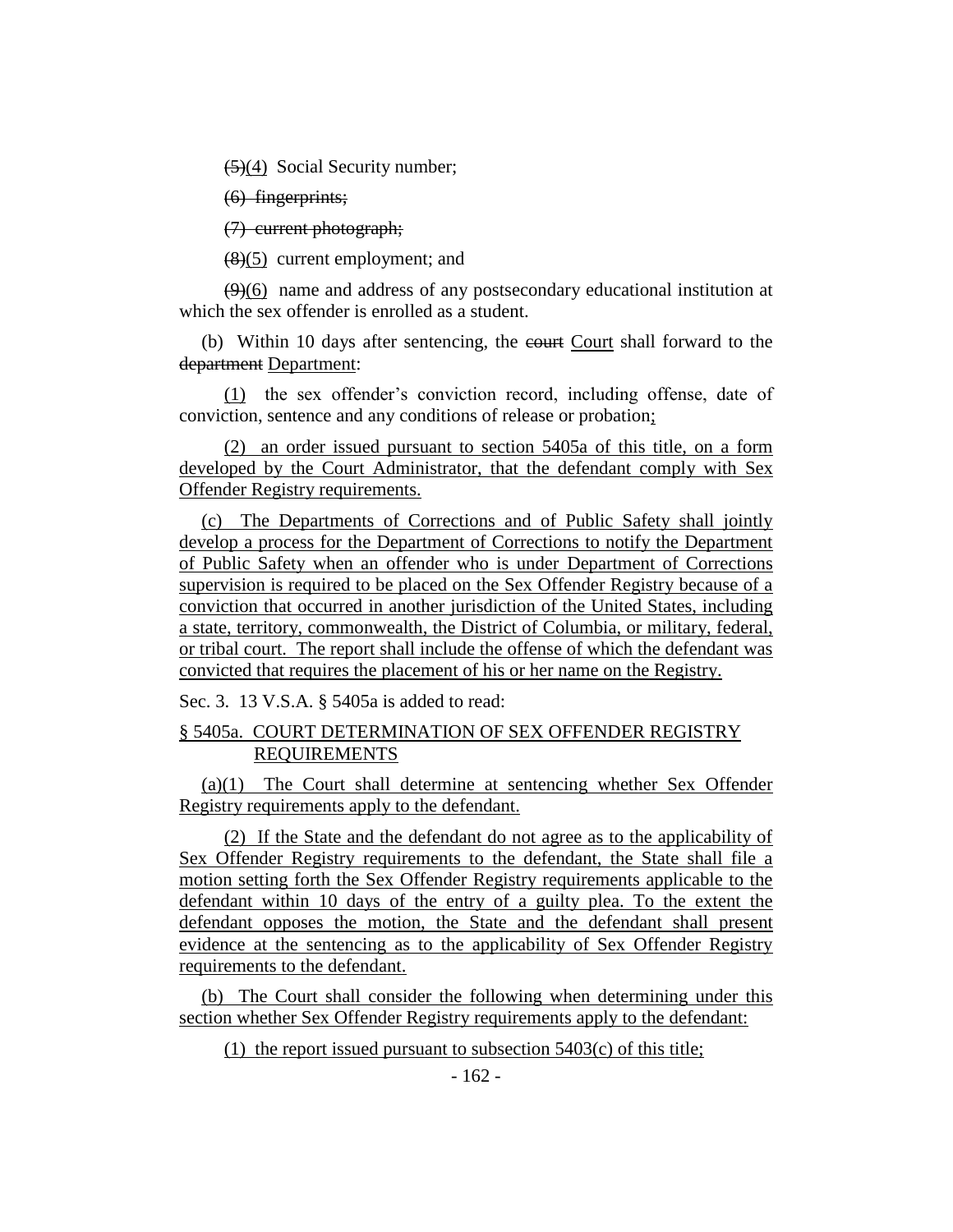(2) the presentence investigation report regarding the offense for which the defendant is being sentenced;

(3) the Court's own judgment of conviction and any evidence that was presented at trial; and

(4) any other evidence admitted at sentencing and deemed relevant by the Court to the defendant's registry status.

(c) The State shall bear the burden of proving by a preponderance of the evidence the applicability of Sex Offender Registry requirements to the defendant under this section.

(d) Within 10 days after the sentencing or the hearing held pursuant to subdivision (a)(2) of this section, the Court shall issue an order determining whether Sex Offender Registry requirements apply to the defendant. The order shall include:

(1) the offense of which the defendant was convicted that requires the placement of his or her name on the Sex Offender Registry;

(2) any prior convictions that affect:

(A) the defendant's Sex Offender Registry Status;

(B) the length of time that the defendant is required to register as a sex offender; or

(C) whether information regarding the defendant is required to be electronically posted on the Internet under section 5411a of this title;

(3) the length of time that the defendant is required to register as a sex offender;

(4) whether the defendant is designated as a sexually violent predator under section 5405 of this title;

(5) whether the defendant was immediately released or remanded to the custody of the Department of Corrections; and

(6) whether information regarding the defendant is required to be electronically posted on the Internet under section 5411a of this title.

Sec. 4. 13 V.S.A. § 5407 is amended to read:

§ 5407. SEX OFFENDER'S RESPONSIBILITY TO REPORT

\* \* \*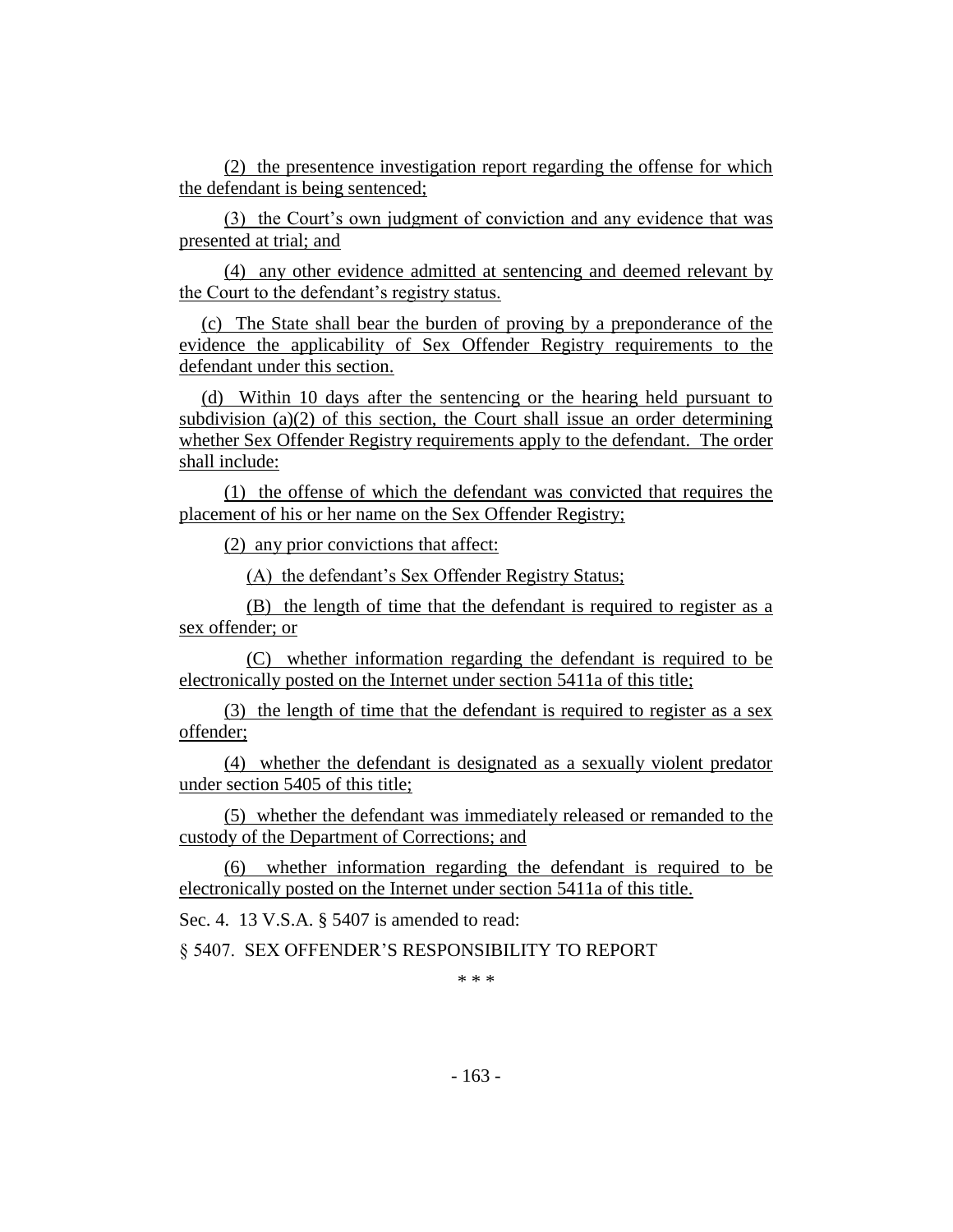(f) A person required to register as a sex offender under this subchapter shall continue to comply with this section for the life of that person, except during periods of incarceration, if that person:

\* \* \*

(2) has been convicted of a sexual assault as defined in section 3252 of this title or aggravated sexual assault as defined in section 3253 of this title, or a comparable offense in another jurisdiction of the United States, including a state, territory, commonwealth, the District of Columbia, or military, federal, or tribal court; however, if a person convicted under section 3252 is not more than six years older than the victim of the assault and if the victim is 14 years of age or older, then the offender shall not be required to register for life if the age of the victim was the basis for the conviction;

\* \* \*

Sec. 5. 13 V.S.A. § 5416 is added to read:

## § 5416. PERSONS SUBJECT TO ERRONEOUS SEX OFFENDER REGISTRY REQUIREMENTS; PETITION TO CORRECT

(a) A person may petition the Court for an order declaring that the person has been inadvertently subject to erroneous Sex Offender Registry requirements and directing the Department of Public Safety to correct the error. The petitioner shall provide notice of the petition to the State's Attorney or the Attorney General, who shall be the respondent in the matter.

(b) A petition filed under this section shall include:

(1) the Court's order issued under subdivision 5403(b)(2) of this title to comply with Sex Offender Registry requirements, if available; and

(2) the factual basis for the petitioner's allegation that he or she was subject to an erroneous sex offender registry requirement.

(c) The Court shall grant a petition filed under this section if it finds that the petitioner has demonstrated by a preponderance of the evidence that he or she was by Court order subject to an erroneous sex offender registry requirement. As used in this subsection, "erroneous sex offender registry requirement" includes the person's name being erroneously placed on the Sex Offender Registry or the Internet Sex Offender Registry, or the person being erroneously subject to lifetime registration under subsection 5407(f) of this title.

(d) If a petition filed under this section is granted, the Court shall enter an order declaring that the person had been inadvertently subject to erroneous Sex Offender Registry requirements. The Court shall provide the order to the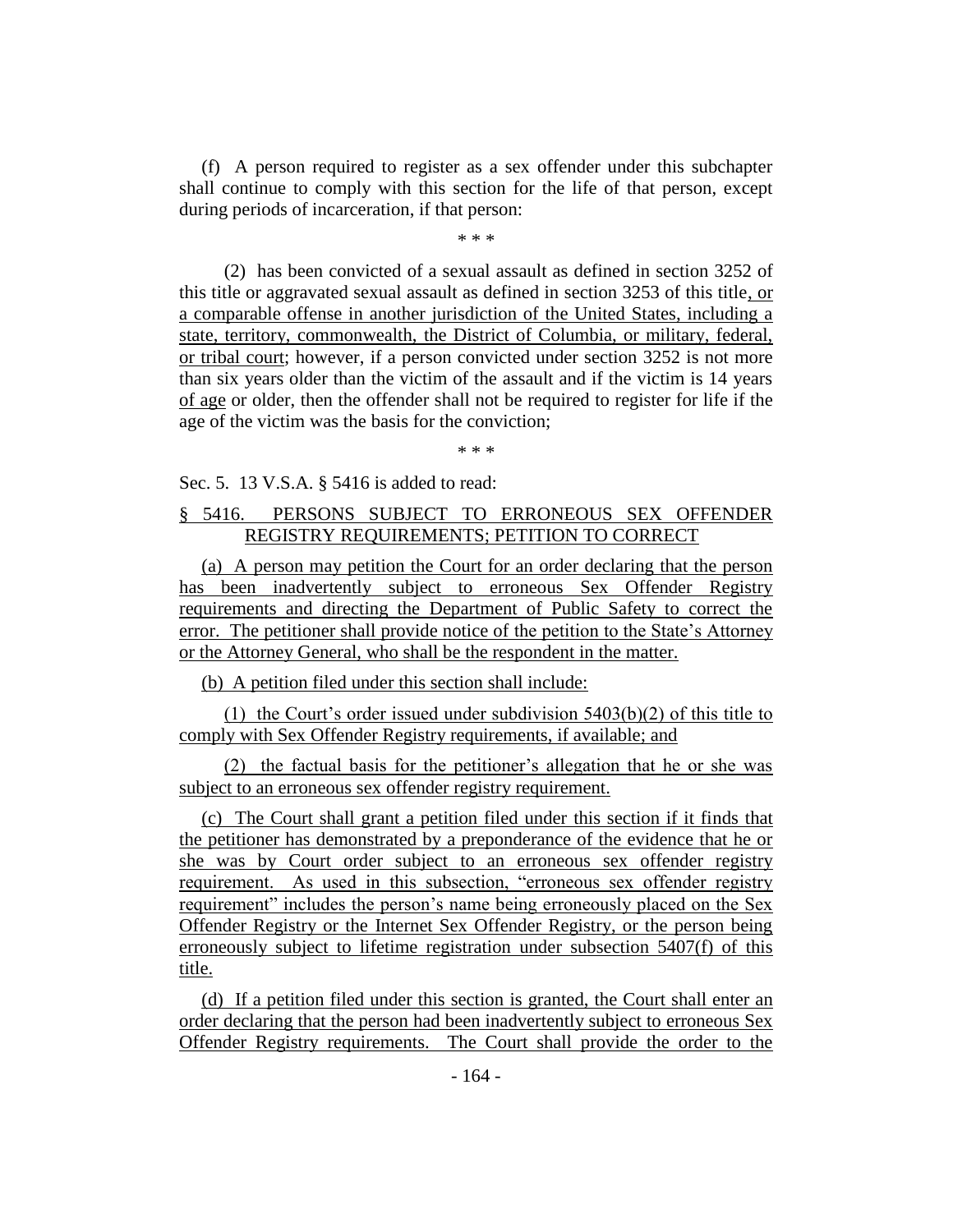Department of Public Safety and direct the Department to take any action necessary to correct the error, including, if appropriate, removing the person's name from the Sex Offender Registry and the Internet Sex Offender Registry.

(e)(1) If the Court denies a petition filed under this section, no further petition shall be filed by the person with respect to the alleged error.

(2) This subsection shall not apply if the petition is based on:

(A) newly discovered evidence;

(B) an expungement order issued under chapter 230 of this title;

(C) a successful petition under chapter 182 of this title (innocence protection); or

(D) a successful petition for postconviction relief.

Sec. 6. 2009 Acts and Resolves No. 58, Sec. 28 is amended to read:

## Sec. 28. EFFECTIVE DATE

This act shall take effect on July 1, 2009, except as follows:

(1) that Secs. 22 and 26 of this act shall take effect on July 2, 2009.

(2) Sec. 14 of this act shall take effect July 1, 2010, provided that Sec. 14 shall not take effect until the state auditor, in consultation with the department of public safety and the department of information and innovation technology, has provided a favorable performance audit regarding the Internet sex offender registry to the senate and house committees on judiciary, the house committee on corrections and institutions, and the joint committee on corrections oversight.

Sec. 7. REPEAL

2009 Acts and Resolves No. 58, Sec. 14 (electronic posting of offender addresses on Sex Offender Registry) is repealed.

Sec. 8. 13 V.S.A. § 5411a is amended to read:

§ 5411a. ELECTRONIC POSTING OF THE SEX OFFENDER REGISTRY

\* \* \*

(b) The Department shall electronically post the following information on sex offenders designated in subsection (a) of this section:

(1) the offender's name and any known aliases;

(2) the offender's date of birth;

(3) a general physical description of the offender;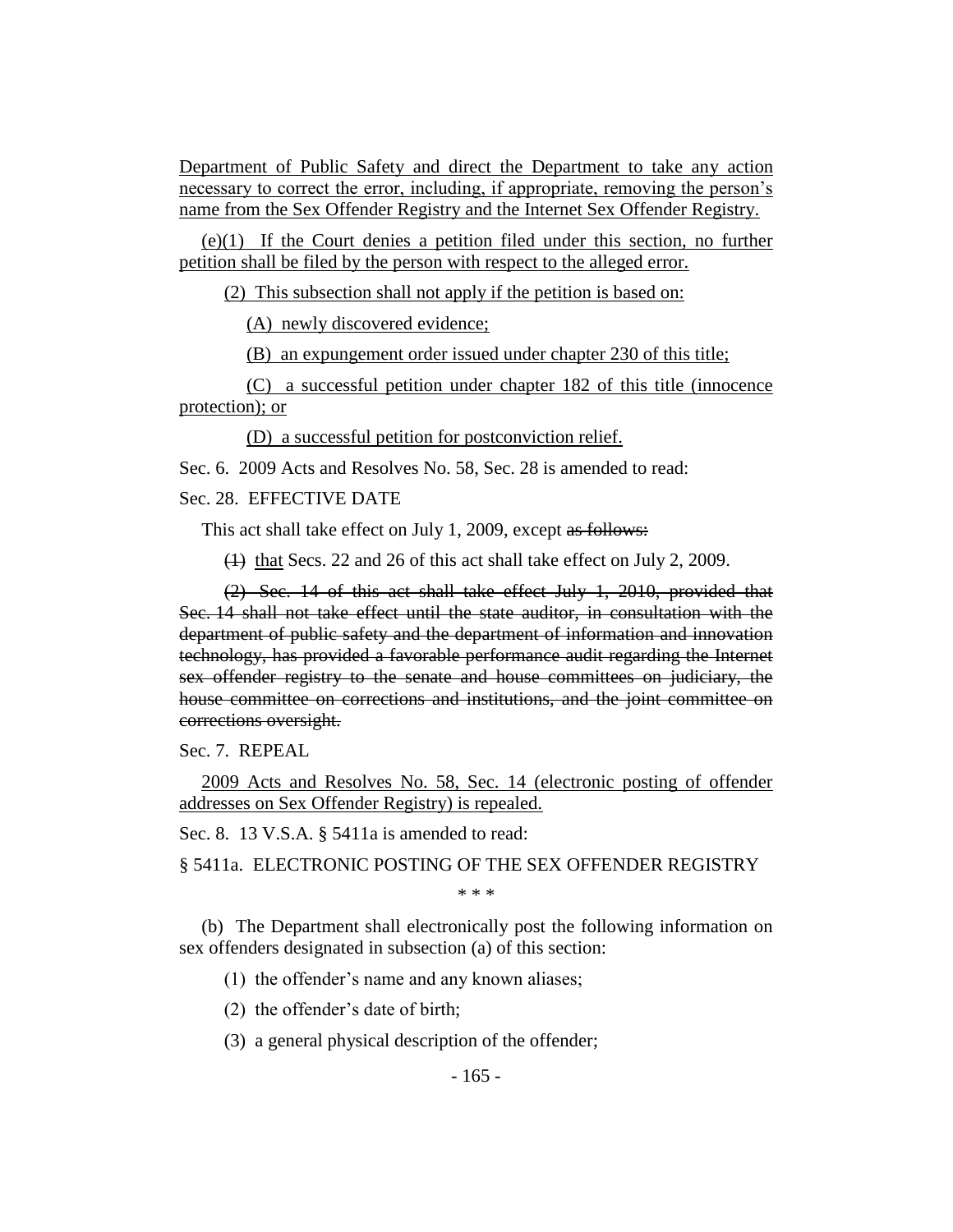(4) a digital photograph of the offender;

(5) the offender's town of residence;

(6) the offender's address or, if the offender does not have a fixed address, other information about where the offender habitually lives, if:

(A) the Department determines that all the information to be electronically posted about the offender is correct; and

(B)(i) the offender has been designated as high-risk by the department of corrections pursuant to section 5411b of this title;

(ii) the offender has not complied with sex offender treatment;

(iii) there is an outstanding warrant for the offender's arrest;

(iv) the offender is subject to the registry for a conviction of a sex offense against a child under 13 years of age; or

(v) the offender's name has been electronically posted for an offense committed in another jurisdiction which required the person's address to be electronically posted in that jurisdiction;

 $(6)(7)$  the date and nature of the offender's conviction;

 $(7)(8)$  if the offender is under the supervision of the Department of Corrections, the name and telephone number of the local department of corrections office in charge of monitoring the sex offender;

 $(8)(9)$  whether the offender complied with treatment recommended by the department of corrections;

 $(9)(10)$  a statement that there is an outstanding warrant for the offender's arrest, if applicable; and

 $(10)(11)$  the reason for which the offender information is accessible under this section.

\* \* \*

(d) An offender's street address shall not be posted electronically. The identity of a victim of an offense that requires registration shall not be released.

\* \* \*

#### Sec. 9. EFFECTIVE DATES

(a) This act shall take effect on July 1, 2015, except as provided in subsection (b) of this section.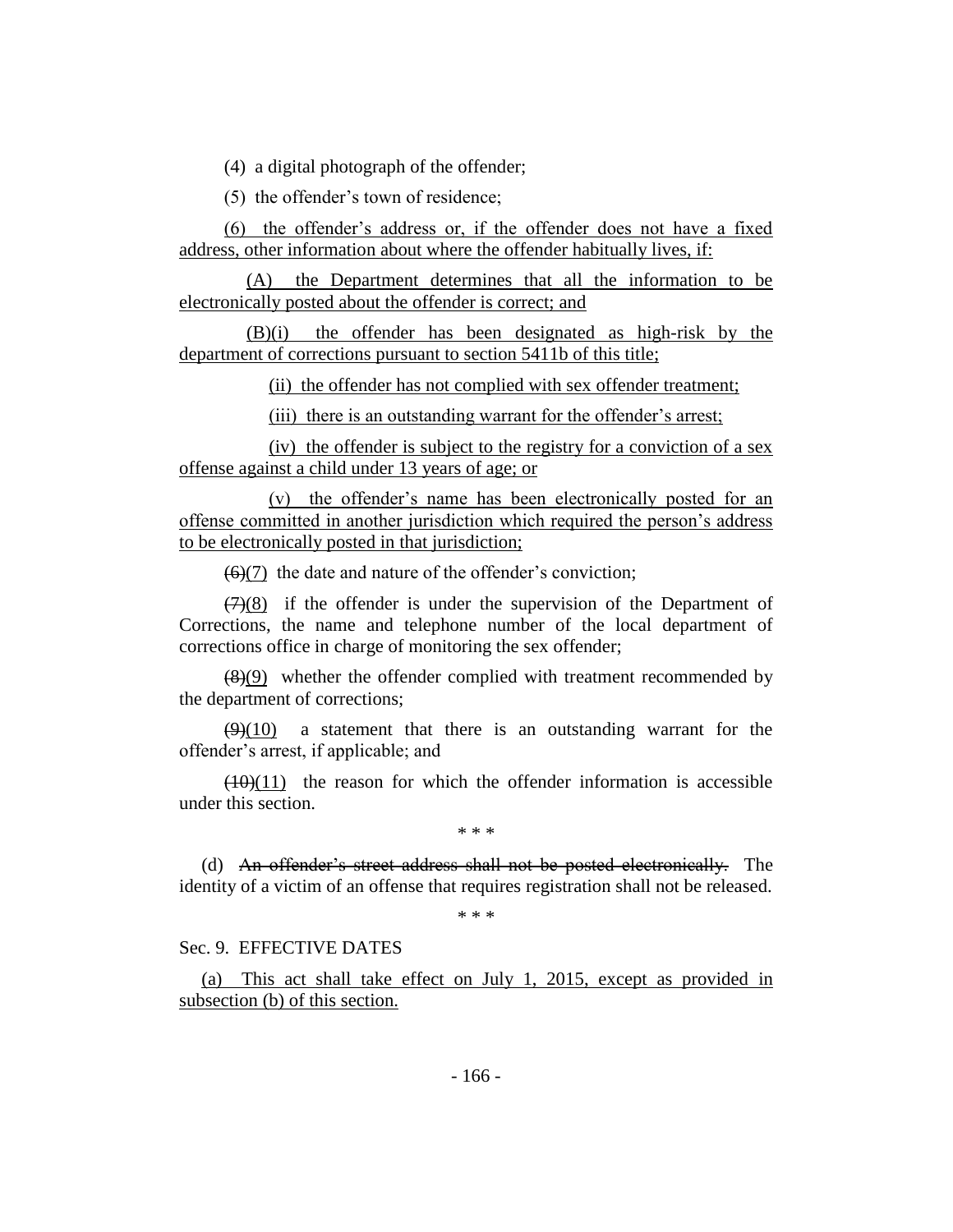(b)(1) Sec. 8 of this act shall take effect on the date the Department of Public Safety reports to the General Assembly that the Sex Offender Registry has:

(A) no critical errors; and

(B) an error rate of ten percent or less for errors that are not critical errors.

(2) As used in this subsection, "critical error" means one of the following errors:

(A) An offender's name should be on the Sex Offender Registry or the Internet Sex Offender Registry but it is not.

(B) An offender's name should not be on the Sex Offender Registry or the Internet Sex Offender Registry but it is.

(C) An offender's name is scheduled to be posted on the Sex Offender Registry or the Internet Sex Offender Registry for an incorrect length of time.

(Committee vote: 5-0-0)

#### **PUBLIC HEARINGS**

**Wednesday, February 25, 2015** - 9:30 A.M. - 10:30 A.M. - Room 11 - Re: Governor's Proposed FY 2016 State Budget - House Committee on Appropriations.

#### **FOR INFORMATION ONLY**

#### **CROSSOVER DEADLINES**

The Senate Rules Committee established the following Crossover deadlines:

(1) All **Senate** bills must be reported out of the last committee of reference (including the Committees on Appropriations and Finance, except as provided below in (2) and the exceptions listed below) on or before **Friday, March 13, 2015**, and filed with the Secretary of the Senate so that they may be placed on the Calendar for Notice the next legislative day.

(2) All **Senate** bills referred pursuant to Senate Rule 31 to the Committees on Appropriations and Finance must be reported out by the last of those committees on or before **Friday, March 20, 2015**, and filed with the Secretary of the Senate so that they may be placed on the Calendar for Notice the next legislative day.